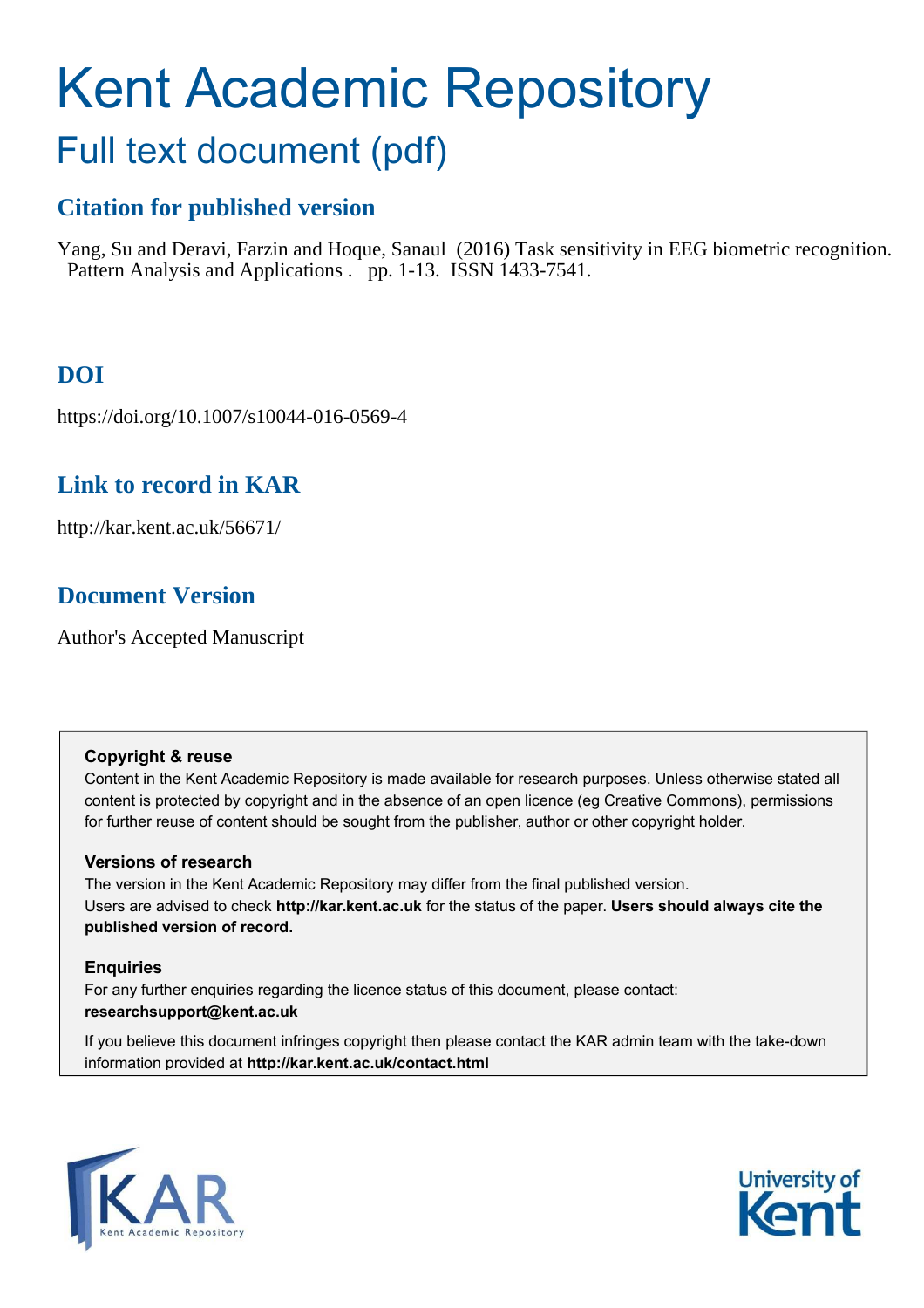### **Task-Sensitivity in EEG Biometric Recognition**

Su Yang, Farzin Deravi, Sanaul Hoque\* School of Engineering and Digital Arts, University of Kent, Canterbury, UK. Email: {sy91; F.Deravi; S.Hoque}@kent.ac.uk

**Abstract:** This work explores the sensitivity of electroencephalographic-based biometric recognition to the type of tasks required by subjects to perform while their brain activity is being recorded. A novel wavelet-based feature is used to extract identity information from a database of 109 subjects who performed four different motor movement/imagery tasks while their data was recorded. Training and test of the system was performed using a number of experimental protocols to establish if training with one type of task and tested with another would significantly affect the recognition performance. Also, experiments were conducted to evaluate the performance when a mixture of data from different tasks was used for training. The results suggest that performance is not significantly affected when there is a mismatch between training and test tasks. Furthermore, as the amount of data used for training is increased using a combination of data from several tasks, the performance can be improved. These results indicate that a more flexible approach may be incorporated in data collection for EEG-based biometric systems which could facilitate their deployment and improved performance**.** 

**Keywords:** EEG, Biometrics, identification, verification.

#### **1. Introduction**

With the rapid development of machine learning techniques as well as the increasing availability of low-cost sensors, the biometric person recognition technologies have become an active area of research in recent years, leading to significant deployments in a range of application domains. However, despite of some considerable successes, important challenges still hinder their widespread adoption and acceptance [1], and because of this the search for new biometric modalities continues. Bio-signals are potentially rich in identity information, which make them appealing candidates for biometric applications. With its nonstationary characteristics [2], the electroencephalographic (EEG) signal is becoming an attractive choice as a biometric modality in some applications due to its natural resistance to spoofing and increasing ease of acquisition through low cost sensors.

While EEG-based biometrics would require the use of dedicated sensors and a measure of cooperation from the users to ensure consistent and reliable signals that can be captured to recognize their identity, there are special use-cases where this modality could be of practical use. One can consider scenarios where the use of a head-set is natural in user interactions, such as driving certain motor vehicles, or during the performance of certain activities (e.g. safety/security tasks) where the sensors could be built-in the helmet/ head-set that the user will naturally wear. In this case verification of identity can take place in a hands-free manner as and when required, Use of this modality can also ensure a greater degree of counter-spoofing through continuous liveness detection. The literature survey that follows, presents a picture of active and growing interest in this biometric modality.

Poulos et al. first proposed to employ EEG signals for person identification [3-5]. Since then, this modality has been increasingly receiving attention in its potential biometric applications. Intuitively, EEG signals are expected to contain some information unique to individuals. However, it is not clear what deliberate or involuntary mental activity would generate the best and most biometrically informative signals. This question is closely related to which scalp region should provide the signals for biometric recognition.

The mental activity or motor movement tasks used in the research literature to trigger EEG signals for biometric processing could generally be grouped into three main categories:

1) Resting state, with no intentional mental or physical activity with eyes either open or closed,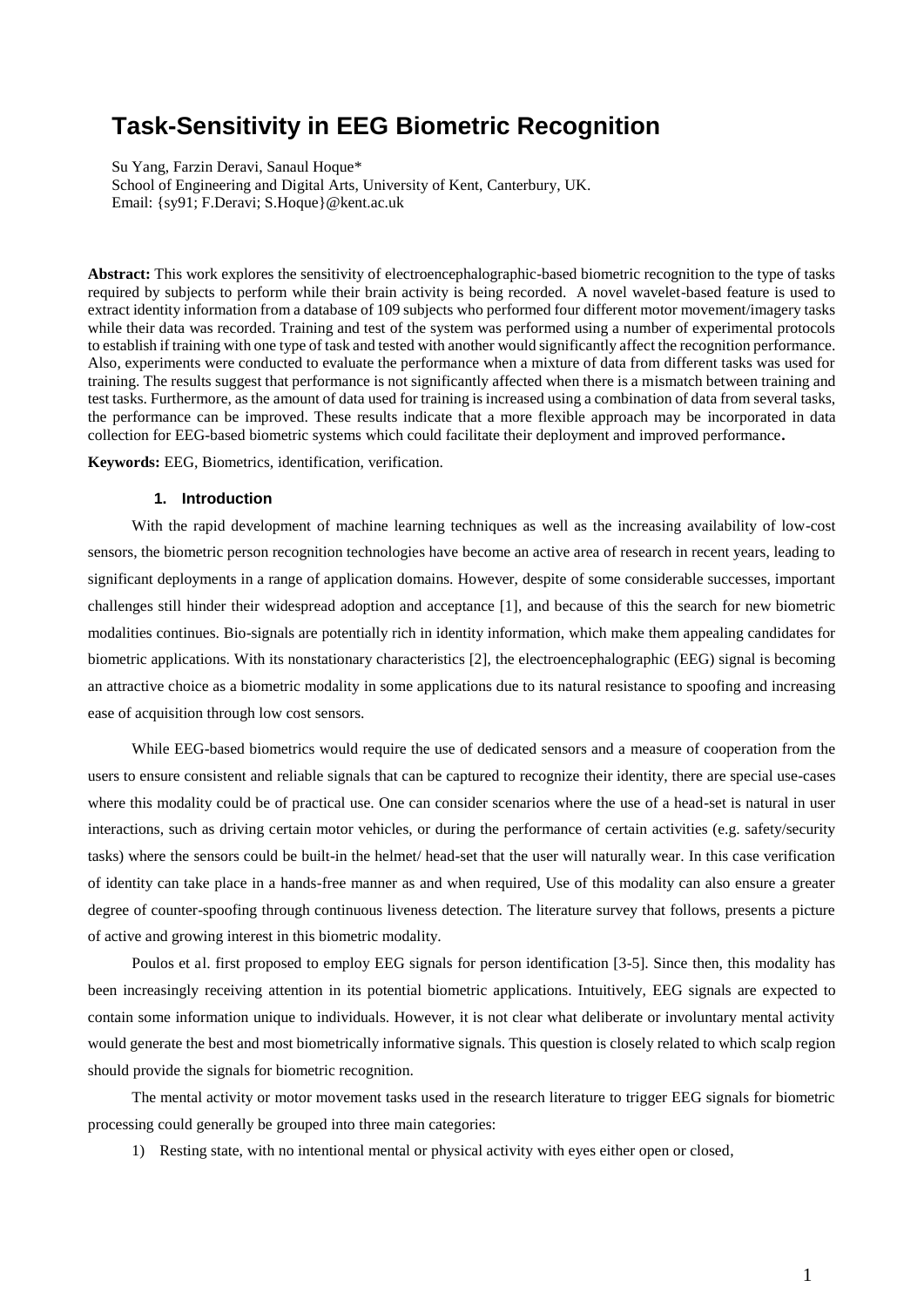- 2) Event Related Potential (ERP) signals, especially the P300 evoked potential [6] triggered by visual stimuli or motor movement, and
- 3) Intentional mental activity(s), such as mental counting or motor imagery.

Some important research results related to these three categories are reviewed briefly in the following subsections.

A. Resting State EEG

Su et al. [7] reported their system's performance while using only the Fp1 electrode position (frontal region) for data collection from 40 healthy subjects, while participants rested on a sofa with their eyes closed. Each subject provided 60 minutes (12 recordings) of recordings in total and half of this data was randomly used for training and the rest was used for testing. A correct recognition rate (CRR) of 97.5% was reported.

Lee et al. [8] also captured their EEG data while subjects were resting with their eyes closed but only four subjects were included. Data was obtained using O1 electrode (occipital region) in two sessions with the time intervals ranging from 10 days to 5 months. Data of the first session was used as the training set and the second session's recording was used for testing (20s of training and 20s of testing). An accuracy of 98.33% was achieved.

Recently, Rocca et al. [9] reported the EEG identification performance using a relatively large database. Two subsets of a publicly available database of 108 subjects in resting state were analysed, one with eyes open and the other with eyes closed. There were one minute long EEG recording for each subject, and ten seconds of test data were used for six-fold leave-one-out cross-validation. A performance of 100% recognition accuracy was reported using the fusion of conventional power spectral feature and their proposed functional connectivity feature.

A potential problem of using the EEG data captured during the resting state for biometrics recognition may be the ambiguity of the instruction given to the participants during the data collection, which may be interpreted by the subjects in different ways, resulting in incommensurable data.

B. Event Stimulated EEG

An event-related potential (ERP) is the measured brain response that is the direct result of a specific sensory, cognitive, or motor event [10]. The P300 wave is one such ERP component obtained during the process of decision making, such as the reaction to the oddball paradigm [11]. In such a Visual Evoked Potential (VEP) setting, the visual stimulus results in an EEG P300 signal. The P300 signal appears as a positive deflection in the measured EEG voltage with latency (delay between stimulus and response) of roughly in the range of 250 to 500 ms [6]. Researchers have used this particular waveform for biometric recognition.

Using the P300 signal directly from a single electrode, Singhal et al. [12] reported an average identification accuracy of 78% for a database containing 10 subjects. A "peak matching algorithm" was applied to the averaged VEP signal in the time domain for comparison. Yearn et al. [13] also investigated VEP signals generated using a face-stimuli in an authentication scenario using a dataset containing ten subjects and captured over 2 sessions conducted on different days. An equal error rate of 14.5% was achieved using 18 electrodes.

Palaniappan et al. [14] employed the P300 VEP for feature extraction while people were viewing a set of pictures originally proposed in [15]. The experiment comprised of 10 subjects using an EEG cap of 61 electrodes. The maximum identification rate achieved was 95% for the data recorded in a single session. Similar but improved approaches have been tested using databases with larger populations leading to a performance of 98.12% with a database of 102 subjects [16-18].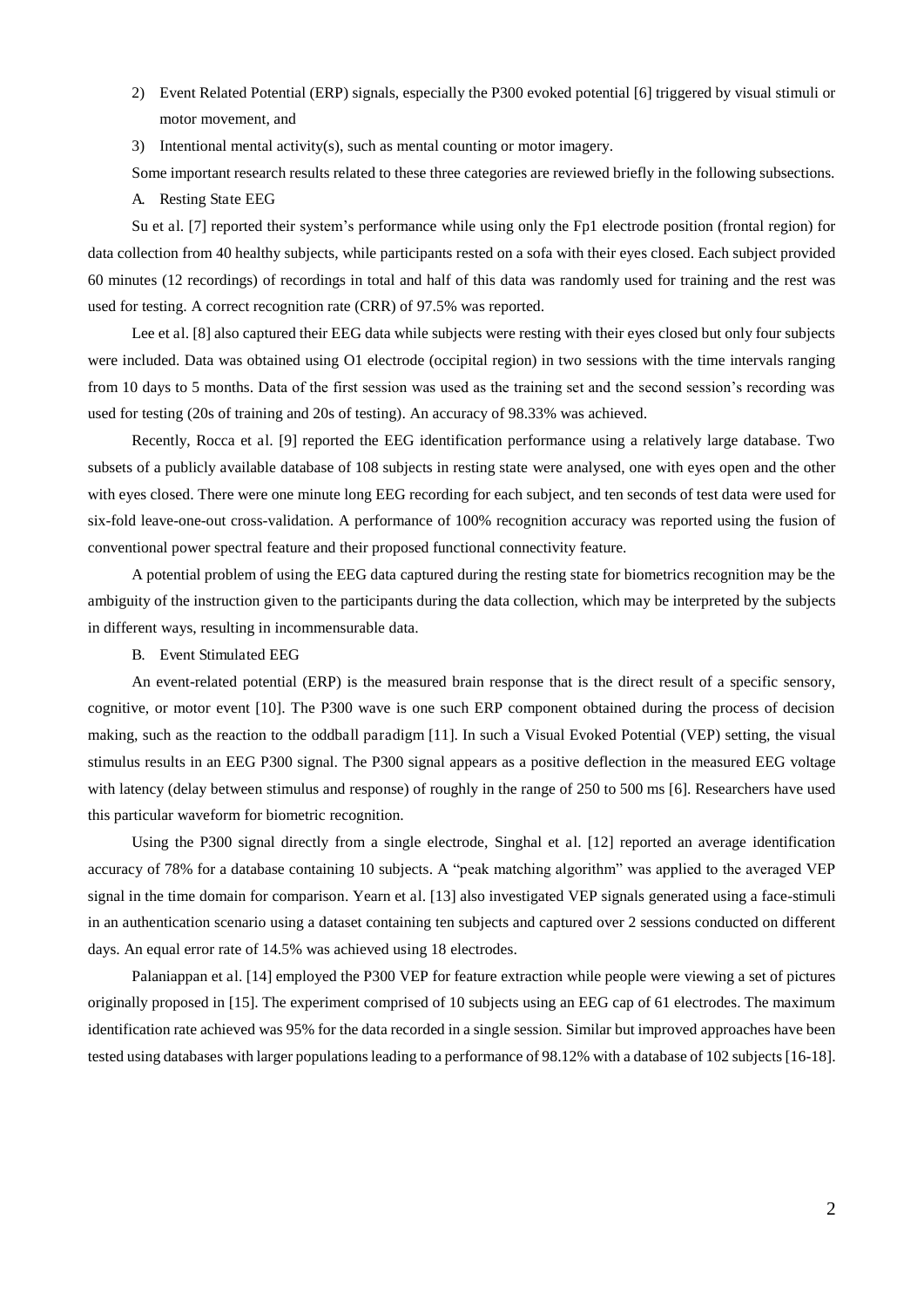#### C. Mental Imagery EEG

Considering the limitations of the resting state and the visual stimulus approaches to EEG stimulation for biometric applications, it is only natural for researchers to explore other approaches which may be more controllable than the resting state scenario, and potentially less complex than the visual stimulus scenario. The use of mental activity in an identification scenario was first reported in 2005, when EEG data was recorded (from 4 subjects) during the performance of mental tasks (including: mathematics, geometric figure rotation, mental letter composing and visual counting) [19].

Marcel et al. [20] used the data captured while imagining hand movements for a biometric authentication scenario. Power Spectral Density (PSD) features of the EEG signal were compared using Gaussian Mixture Models (GMM). 16 minutes of recordings from 8 electrodes were used for training and 4 minutes for testing, and a Half Total Error Rate (HTER) of 7.1% was reported for 9 subjects.

One drawback of employing EEG as a biometric modality has been the complexity of setting up the data acquisition system, given the number of electrodes involved, the time required for their attachment, and the expensive hardware required. Thus the use of low-cost sensors becomes an important research trend despite the likely reduction in signal quality. Chuang et al. [21] reported a system which employed only a single Fp1 electrode (NeuroSky MindSet [22]); two 40-50 minute data collection sessions were conducted on separate days. Different mental activities were performed and an EER of 1% was achieved for a database of 15 subjects. However, the identification accuracy was only 22% when using the same database.

Template ageing effects when using mental-tasks with long time interval between training and test sessions have been reported. In [23], EEG data was recorded with 53 electrodes from 9 subjects in two sessions (with motor task data of imaginary finger movements) with a time interval of approximately one year. Using part of the data from the first session for training and the rest of the same session's data as the test set, the CRR reached as high as 98%; whereas using the first session's data for training and data of the second session for testing, the performance reduced to a CRR of 87.1%.

One possible drawback of using visual stimulus for biometric applications is the need for an external stimulus to trigger the VEP signals. This may make the resulting biometric system more complex compared with alternatives based on using the resting state or directed mental activity. In contrast, for EEG signals captured during the resting state as well as those obtained during the performance of mental/cognitive tasks there is the problem of the variability associated with the users' interpretations of the instruction given.

An extensive review of EEG signals used for biometric recognition can be found in [44]. The published research using mental tasks for generating biometric EEG signals has not considered the impact of task types on performance. The impact of the type of task on the performance that can be achieved in biometric recognition may be significant and is yet to be investigated. Four specific questions are addressed in this work: 1) Does the optimal placement of electrodes vary with the movement/imagery task required of the subjects? 2) Does the type of movement/imagery task performed by subjects affect the biometric recognition performance? 3) Would training with data from one task and testing with data from another task significantly affect the performance? 4) Whether combining data from different types of tasks for training of the system improves performance?

The paper is structured as follows: Section 2 describes a wavelet-based method for EEG feature extraction and provides details of the particular wavelet features used in this work. Section 3 contains the proposed experimental protocols, which are especially designed to investigate the questions raised in Section 1. The experimental evaluations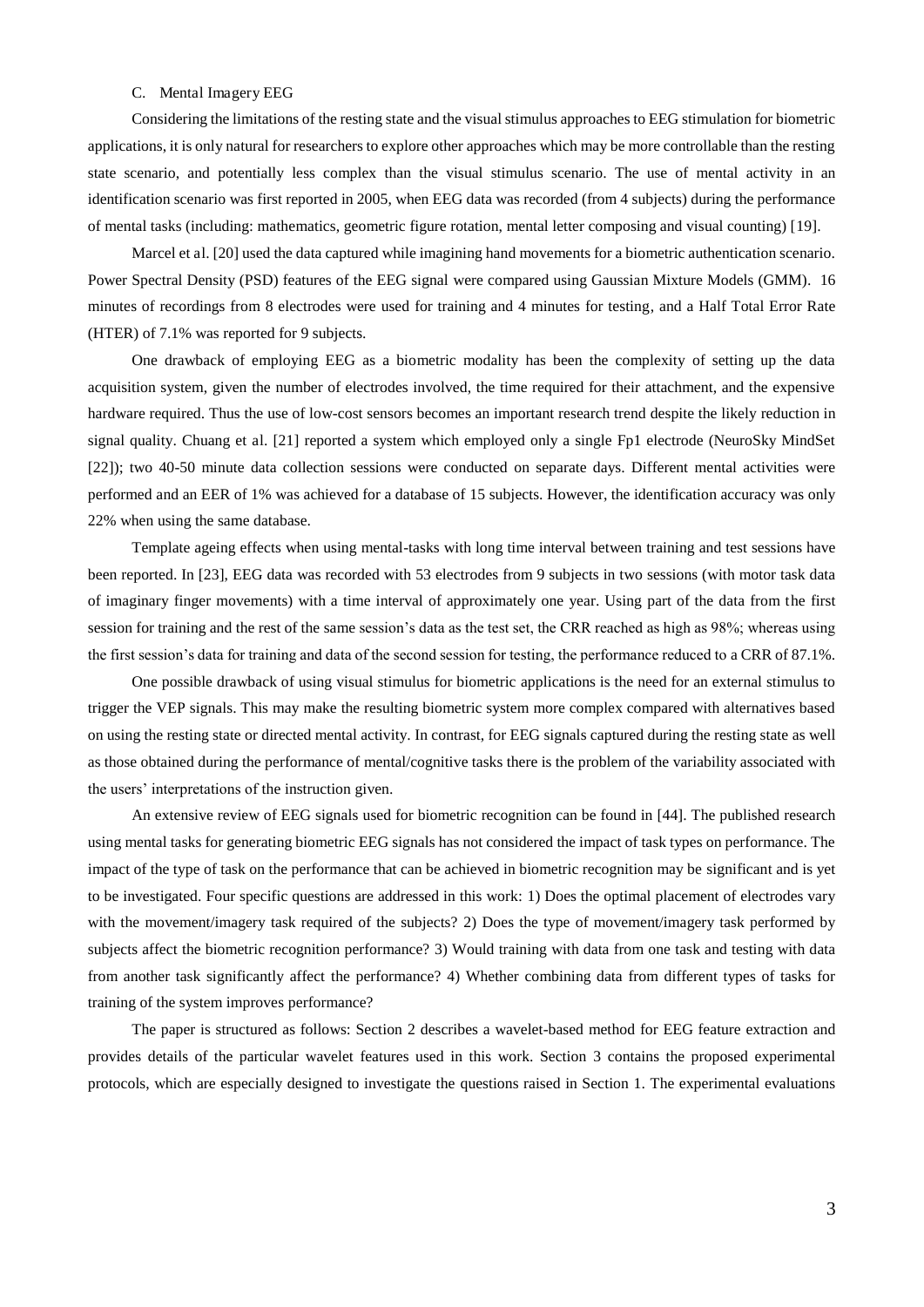and the analysis of results are included in Section 4. Conclusions and suggestions for further work are presented in Section 5.

#### **2. EEG Biometric System**

The block diagram of the proposed EEG-based biometric system used for exploring the task sensitivity is depicted in Fig. 1. Users are instructed to conduct certain motor movement/motor imagery tasks while their EEG data are being recorded. Time and frequency domain features are extracted and subsequently used for user recognition. The performance of the system crucially depends on the choice of features. In this section we present a wavelet based technique for feature extraction that will be used in later experiments on task sensitivity.



**Fig. 1** EEG-based biometric system

Similar to certain modalities in the field of signal processing (speech recognition, for example [24]), the EEG signal is also considered non-stationary [2, 25]. Fourier Transform (FT) is a conventional approach in signal processing and is widely used for EEG-based signal analysis. However, its use is based on the assumption that the data to be analysed is strictly stationary. Short-time Fourier Transform (STFT) may moderately relax this restrictive criterion: by segmenting the nonstationary signal into a series of overlapped short-time frames, assuming the data within each frame is stationary and the Fourier Transforms is applied to each of these frames separately. This approach, however, may not be able to fully capture the non-stationary dynamics of the signals' content.

In recent decades the Wavelet Transform (WT) and its related applications have received increasing attention due to its capability of capturing the signal information in both time and frequency domains [26]. By mapping the signal  $x(t)$ into a particular space (wavelet space) with a scale  $\alpha$  and a shift  $\beta$ , it is possible to reveal both time and frequency content of non-stationary data simultaneously (alleviate the trade-off in FT). The transformation process can be expressed as follows [27]:

$$
WT_{\psi}\{x\}(a,b) = \langle x, \psi_{a,b}\rangle = \int_{-\infty}^{+\infty} x(t) \cdot \psi_{a,b}(t) dt
$$
 (1)

where  $\psi_{a,b}(t)$  is the scaled and shifted version of a given wavelet function:

$$
\psi_{a,b}(t) = \frac{1}{\sqrt{a}} \psi(\frac{t-b}{a})
$$
\n(2)

the wavelet coefficients  $WT_{ub}\{x\}(a, b)$  in (1) may theoretically reveal both the time and the frequency properties of signals.

One advantage of the WT is the flexibility of choosing the wavelet functions. Rather than representing the signals by a series of sinusoidal functions, WT decomposes the signal using a series of scaled and shifted wavelet functions, different wavelets may be used based on particular applications [27, 28].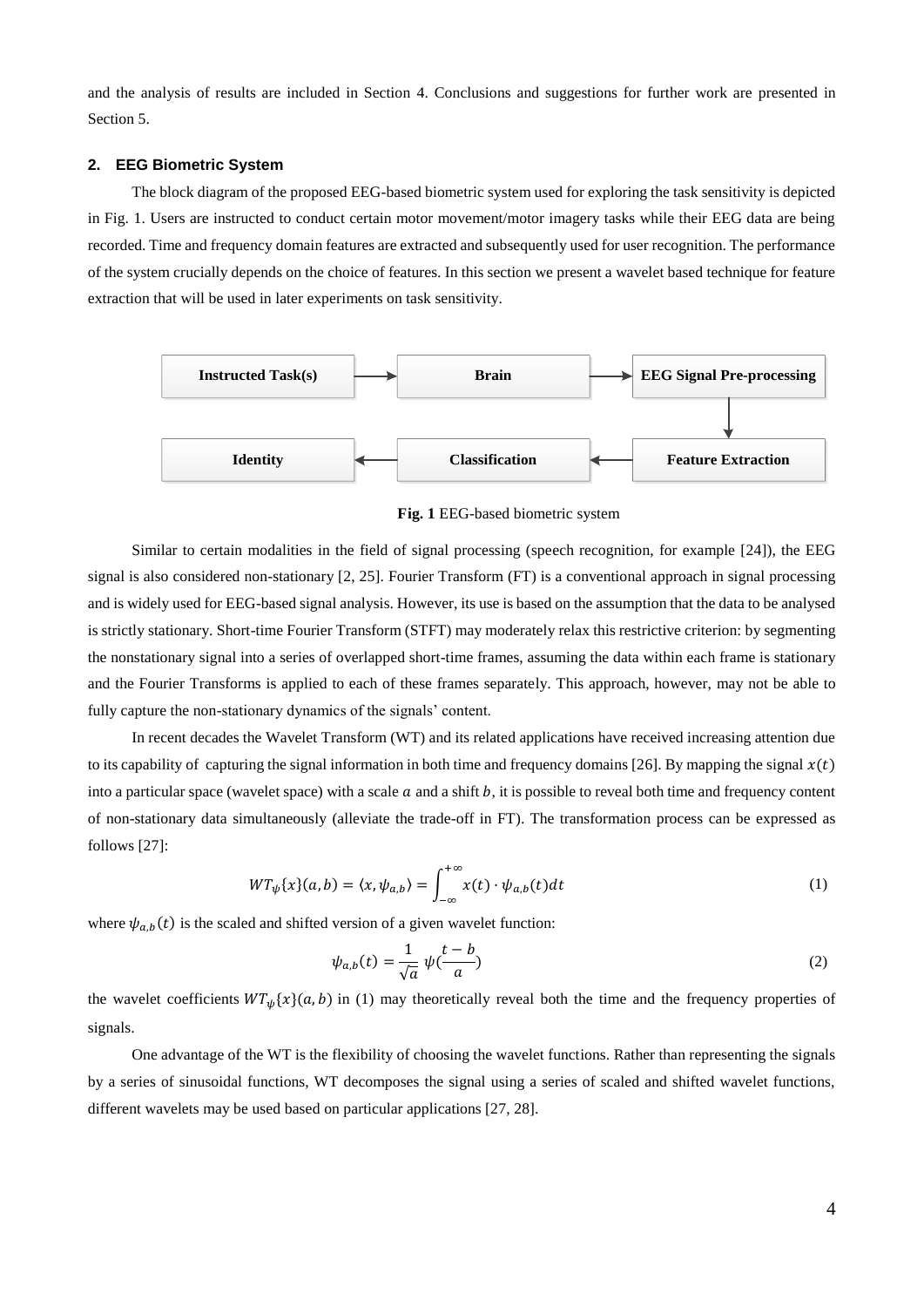In this work we propose to employ one discrete form of WT, the Wavelet Packet Decomposition (WPD) transform, which includes a full decomposition of the signals into multiple levels using both wavelet and scaling functions [27]. In conventional WT, each level is calculated by passing only the previous wavelet approximation coefficients through discrete-time low and high pass quadrature mirror filters. In the WPD, both the detail and approximation coefficients are decomposed to create the full binary tree [27][28]. The EEG signals were decomposed up to level 3 (see Table 1). This allows the signal to be divided into eight non-overlapped wavelet bands. In order to maximize the use of both time and frequency properties of the signal, the coefficients from both Level 2 and Level 3 were employed as the primary features in this work.

| Decomposition | Wavelet Frequency Bands |             |             |             |             |             |             |             |
|---------------|-------------------------|-------------|-------------|-------------|-------------|-------------|-------------|-------------|
| Level 0       | 0-80 Hz                 |             |             |             |             |             |             |             |
| Level 1       | 0-40 Hz                 |             |             |             | 40 Hz-80 Hz |             |             |             |
| Level 2       | $0-20$ Hz               |             | 20 Hz-40 Hz |             | 40 Hz-60 Hz |             | 60 Hz-80 Hz |             |
| Level 3       | 0-10 Hz                 | 10 Hz-20 Hz | 20 Hz-30 Hz | 30 Hz-40 Hz | 40 Hz-50 Hz | 50 Hz-60 Hz | 60 Hz-70 Hz | 70 Hz-80 Hz |

**Table 1** Wavelet Packet Decomposition for the Proposed System

Different decomposition levels result in a series of coefficients with different lengths: the higher the decomposition level, the more frequency details are reflected by the coefficients, hence less time domain information may be retained. Therefore, the coefficients of the four sub-bands from Level 2 were retained for feature extraction as well as those of Level 3, since they may better retain useful time domain properties of the signal. Based on preliminary investigations, the Daubechies 4 wavelet function was used and a segmentation window size of 4800 samples (30 seconds) was chosen [29]. The bands marked in bold letters in Table 1 indicate the selected bands and levels used to construct the feature vector.



#### **Fig.2** System Diagram

The overall system is illustrated in Fig. 2. The acquired EEG data from I electrodes are segmented in time into N overlapping windows; each window overlaps its neighbour by 50%. For a given time window, data from each of the electrodes are transformed using multi-level WPD followed by a feature enhancement stage where the derivatives of the WPD coefficients are computed. For each of these feature-enhanced bands, the standard deviation (SD) is calculated. The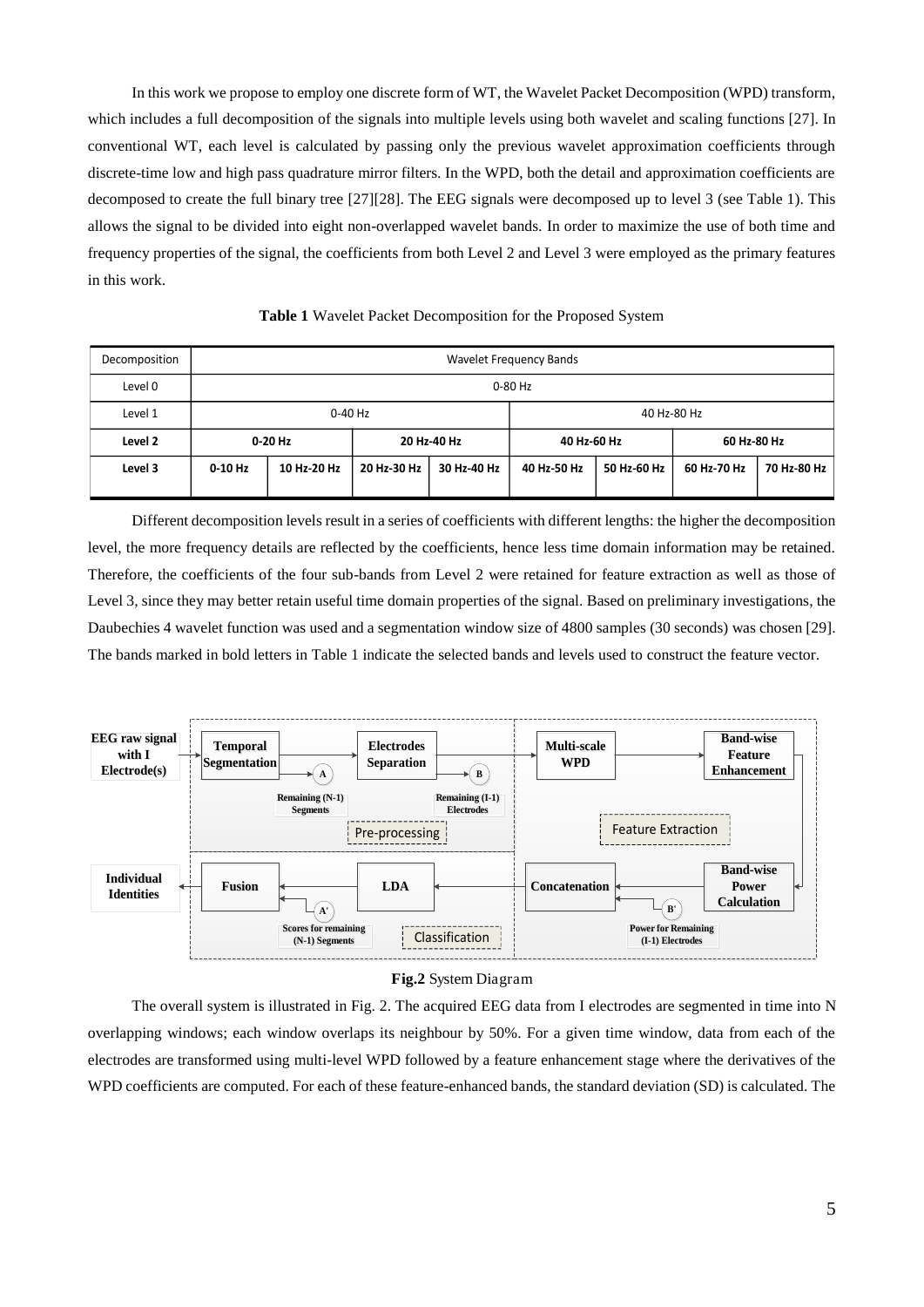SDs for all the bands and all the electrodes are then concatenated to produce the feature vector for classification using an LDA classifier. The classifier decisions from all the time windows are fused using the majority voting rule. The performances of this system were investigated for identification and verification scenarios.

Before conducting experiments using this database to explore the sensitivity of the biometric system to task type, it is helpful to verify that there are indeed some significant differences in the four mental/imagery tasks that it includes.

The mean of wavelet coefficients is used as a feature for task discrimination. Data of multiple subjects (first 15 subjects of MM/I dataset) were analysed and the values for the four motor/imagery tasks were plotted. As examples, Fig. 3 depicts the four task clusters for Subject 1 (S1) and Subject 2 (S2) using the first three feature dimensions. It is clear that the clusters of T2 and T4 are close to each other, and away from both T1 and T3.



**Fig.3** Clusters of the first three dimensions of the feature vector (from four windows of 30 seconds duration, S1(left) and S2 right))

#### **3. Experimental Protocols**

Data from the "EEG Motor Movement/Imagery Dataset" (MM/I) have been used for the investigations [30, 31]. This dataset contains EEG data collected using the BCI 2000 system (sampling frequency 160 Hz) from 109 subjects. In order to guarantee equal and sufficient recording length (at least 2 minutes for mental tasks), 108 out of 109 subjects' data were selected for the experiments – excluding 1 subjects with shorter data recordings. Subjects performed four different movement/imagery tasks (T1-T4). Additionally two baseline tasks (Tb) were also performed where subjects were in a resting state with both eyes open (EO) and both eyes closed (EC). The four movement/imagery tasks lasted for about two minutes per recording. The motor movement/imagery tasks were repeated three times (three "runs": R1, R2 and R3). The two base-line tasks lasted only one minute with only a single recording. In brief, the four task instructions given to the subjects to perform are as follows:

- Task  $1 (T1) -$  "open and close left or right fist";
- Task 2 (T2) "imagine opening and closing left or right fist";
- Task 3 (T3) "open and close both fists and both feet";
- Task 4 (T4) "imagine opening and closing both fists and both feet".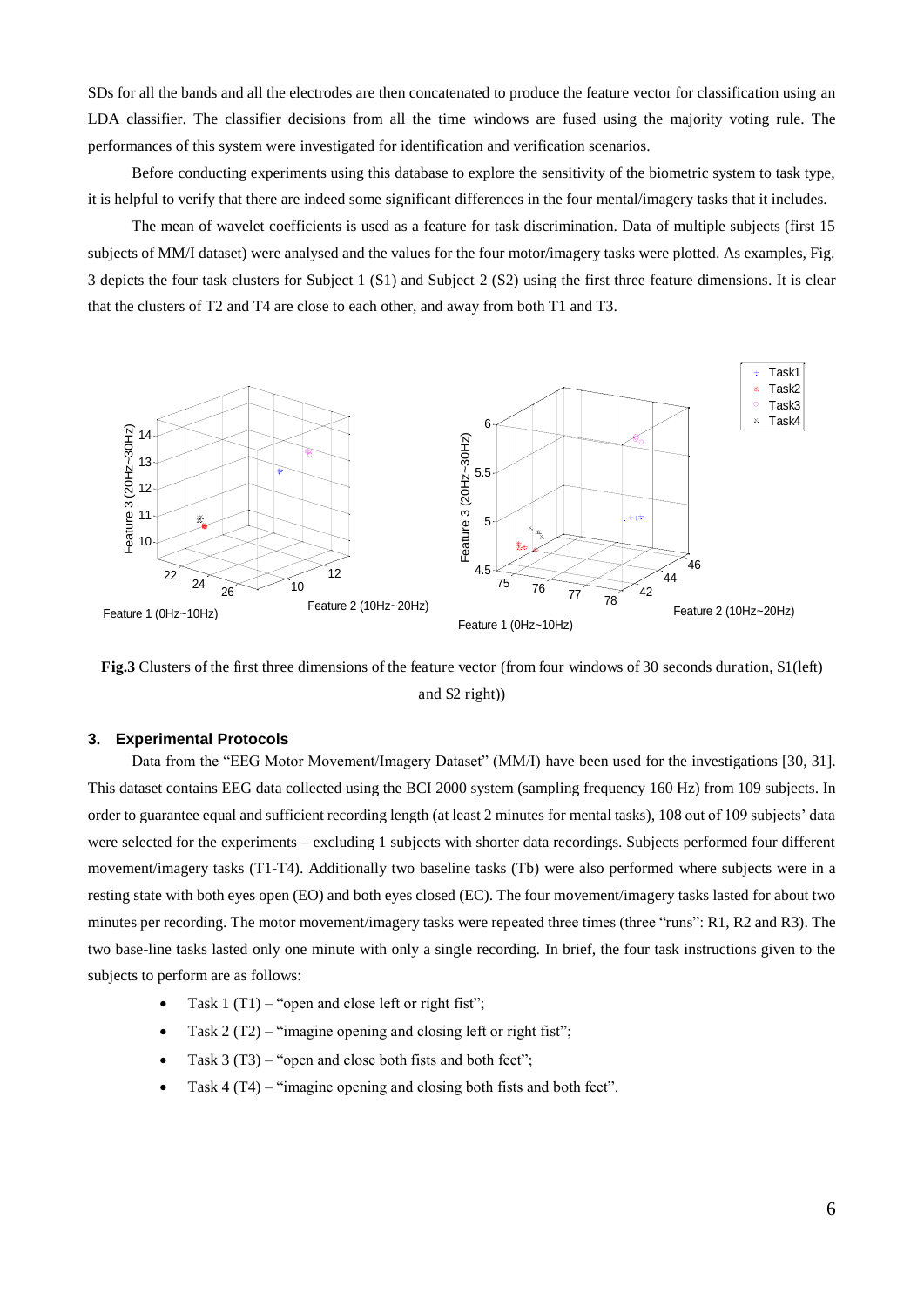Further details of the database may be found in [32].

The first goal of this work is to investigate the biometric performance achieved when using EEG signals from different scalp regions. Nine electrodes clustered in three distinctive scalp regions were selected for analysis (AF3, AFz and AF4 in the frontal lobe (F); C1, Cz and C2 in the motor cortex (M); O1, Oz and O2 in the occipital lobe (O). The positioning of the sensors is illustrated in Fig. 4 [33]. These regions were chosen to cover the anatomically significant areas of the brain involved in motor/imagery tasks [34], and to investigate the impact from other regions that are less likely to be activated by the chosen tasks [35]. These abbreviations are combined, using the convention Task-Recording-Region, to generate labels for the data subsets used in the experiments: e.g. TbEOF meaning baseline task with eyes open and data from the frontal region electrodes and T1R1M refers to data from Task 1, Run 1 and motor cortex region electrodes. If a scalp region is not specified in the label, it implies that data from all nine electrodes have been used in the experiment.



**Fig.4** Chosen Electrode Positions

Three experimental protocols are proposed to investigate the research questions raised in Section 1. These protocols are used for system evaluation in both identification and verification scenarios.

#### A. Protocol P1 *—* Region/Task pairing

The goal of this protocol (P1) is to investigate the impact of the pairing of electrode regions and task types on system performance. Experiments performed using this protocol will also serve as a preliminary investigation to find the tasks with greatest biometric potential to be investigated further. The training and test datasets for P1 are shown in Table 2. The data subsets identified in P1 make it possible to explore the performance in each electrode region separately. The data from R1 together with R3 are chosen as the training data and R2's data is employed for testing. P1 also identifies four groups of data subsets matching the four types of motor movement/imagery tasks (T1-T4) in MM/I to facilitate experiments to see the relative performance of each task type.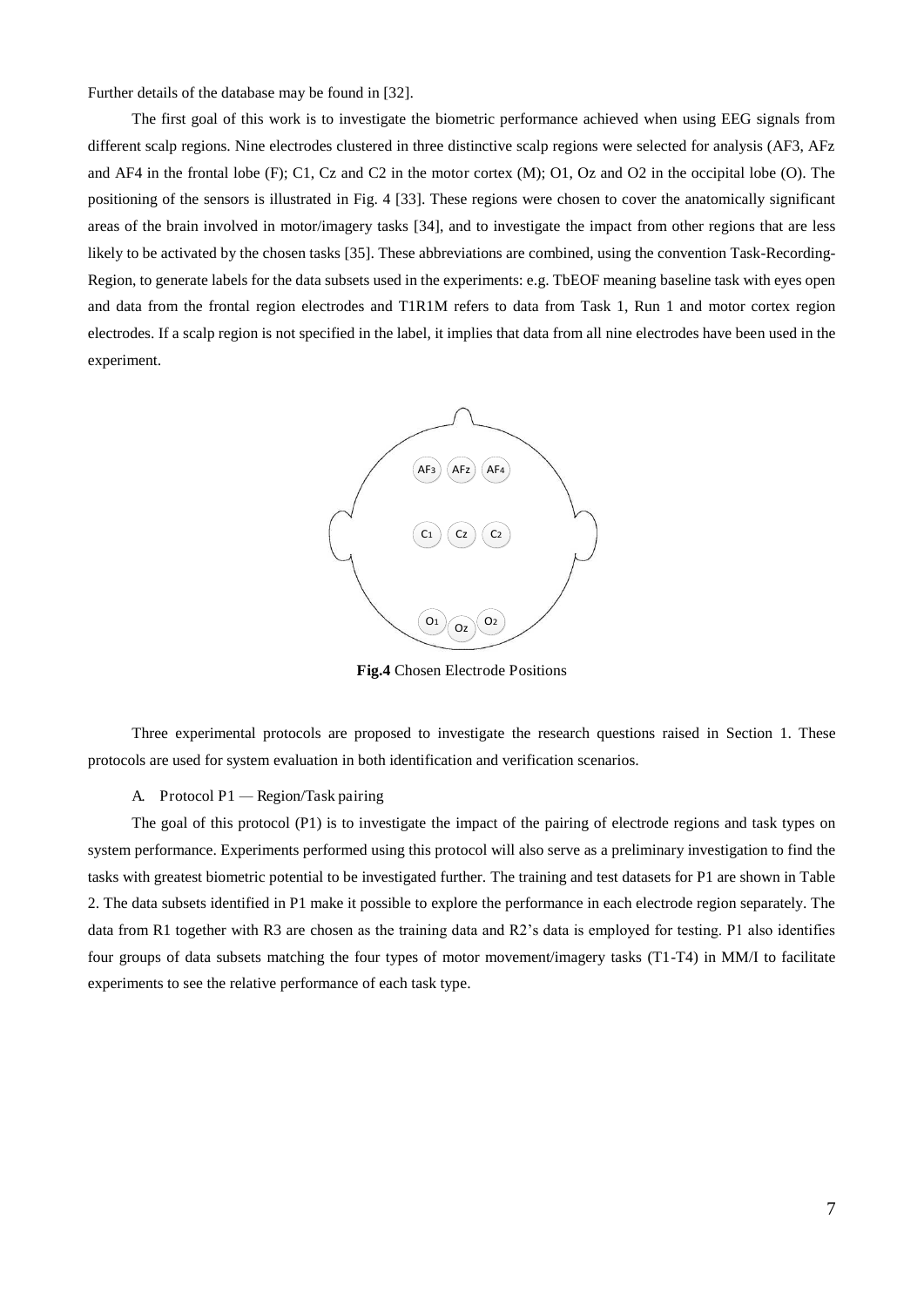| <b>Experiments</b> | <b>Training Set</b> | <b>Test Set</b> |
|--------------------|---------------------|-----------------|
| P1.1               | <b>T1R1F+T1R3F</b>  | <b>T1R2F</b>    |
| P <sub>1.2</sub>   | <b>T1R1M+T1R3M</b>  | <b>T1R2M</b>    |
| P <sub>1.3</sub>   | T1R10+T1R30         | <b>T1R2O</b>    |
| P1.4               | T1R1+T1R3           | <b>T1R2</b>     |
| P1.5               | T2R1F+T2R3F         | <b>T2R2F</b>    |
| P1.6               | <b>T2R1M+T2R3M</b>  | T2R2M           |
| P <sub>1.7</sub>   | T2R1O+T2R3O         | <b>T2R2O</b>    |
| P <sub>1.8</sub>   | T2R1+T2R3           | <b>T2R2</b>     |
| P1.9               | <b>T3R1F+T3R3F</b>  | T3R2F           |
| P1.10              | T3R1M+T3R3M         | T3R2M           |
| P1.11              | T3R1O+T3R3O         | <b>T3R2O</b>    |
| P1.12              | T3R1+T3R3           | <b>T3R2</b>     |
| P1.13              | T4R1F+T4R3F         | <b>T4R2F</b>    |
| P1.14              | T4R1M+T4R3M         | T4R2M           |
| P1.15              | T4R1O+T4R3O         | <b>T4R2O</b>    |
| P1.16              | T4R1+T4R3           | <b>T4R2</b>     |

**Table 2** Protocol P1

#### B. Protocol P2*—* Mismatched Training/testing Tasks

The purpose of the second protocol (P2) is to investigate the impact of using different motor/imagery tasks for training and testing of the system – the test data has been taken from a different task type to that used for training the system (all nine of the selected electrodes are used). P2 makes it possible to see if a mismatch between the training and testing task types can significantly affect the performance.



**Fig. 5** Protocol P2 - Mismatched training/testing tasks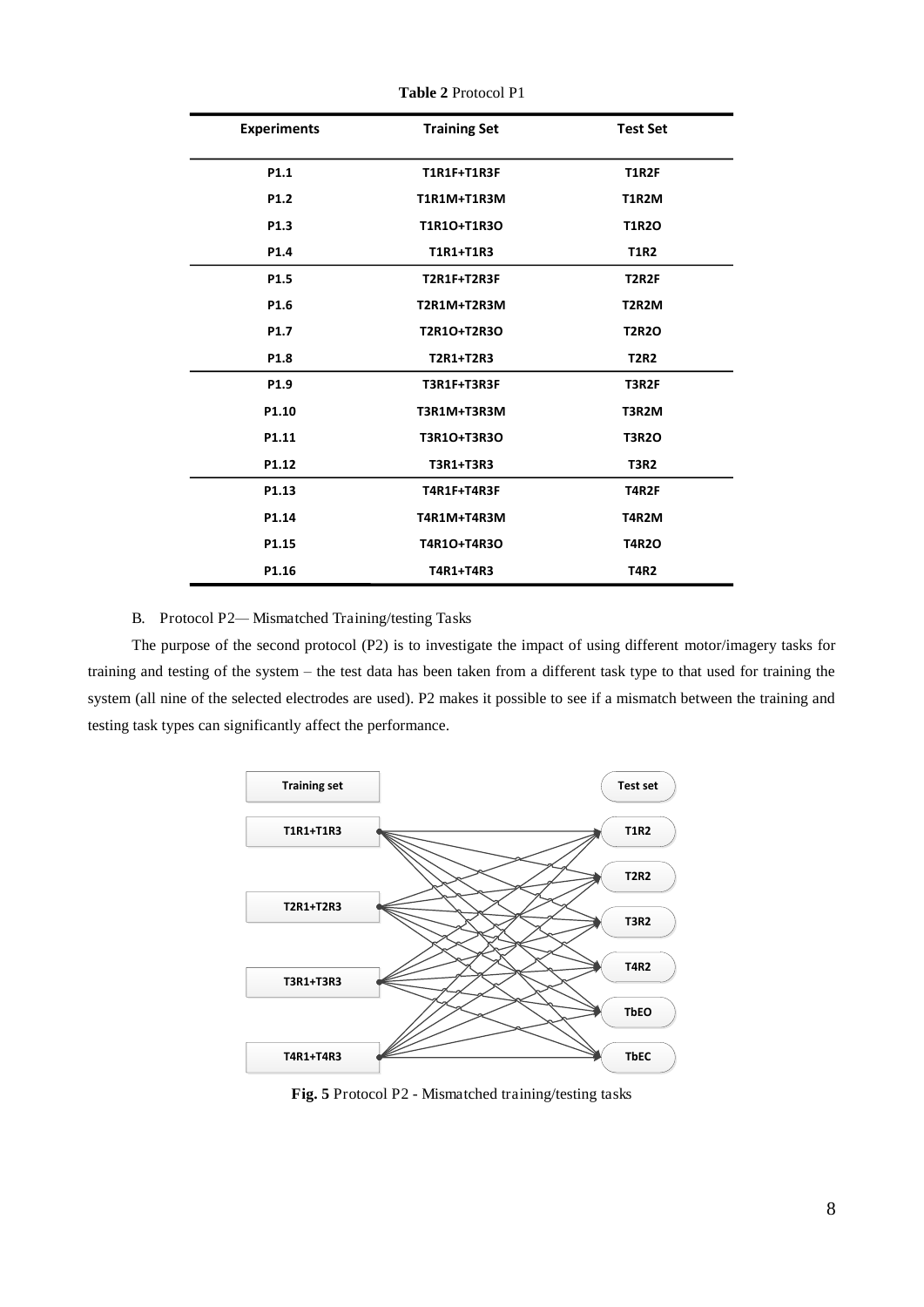As in P1, the data from R1 together with R3 are selected for training and R2's data is employed for testing. Additionally the data from the two baseline datasets are also used in this protocol for testing as illustrated in Fig. 5. In this figure each arrow signifies a pairing of a training subset and a test subset that is used in experiments. The matched pairings are also included here for comparison.

#### C. Protocol P3*—* Heterogeneous Training

This protocol (P3) explores if data from different task types may be combined for the training of the system to achieve a better performance. Test data from just one task type and recording (T1R2) was used in this protocol. The training data was generated by including an increasing quantity of data from different task types. The data subsets used in P3 for training and testing are shown Table 3.

| <b>Experiments</b> | <b>Training Set</b>                     | <b>Test Set</b> |
|--------------------|-----------------------------------------|-----------------|
| <b>P3.1</b>        | <b>T1R1</b>                             | <b>T1R2</b>     |
| <b>P3.2</b>        | <b>T1R3</b>                             | <b>T1R2</b>     |
| <b>P3.3</b>        | T1R1+T1R3                               | <b>T1R2</b>     |
| <b>P3.4</b>        | T2R1+T2R2+T2R3                          | <b>T1R2</b>     |
| <b>P3.5</b>        | T1R1+T1R3+T2R1                          | <b>T1R2</b>     |
| P3.6               | T1R1+T2R1+T2R2+T2R3                     | <b>T1R2</b>     |
| <b>P3.7</b>        | T1R1+T1R3+T2R1+T2R2                     | <b>T1R2</b>     |
| <b>P3.8</b>        | T1R1+T1R3+T2R1+T2R2+T2R3                | <b>T1R2</b>     |
| <b>P3.9</b>        | T1R1+T1R3+T2R1+T2R2+T2R3+T3R1           | <b>T1R2</b>     |
| P3.10              | T1R1+T1R3+T2R1+T2R2+T2R3+T3R1+T4R1      | <b>T1R2</b>     |
| P3.11              | T1R1+T1R3+T2R1+T2R2+T2R3+T3R1+T4R1+T4R2 | <b>T1R2</b>     |

#### **Table 3** Protocol P3

#### **4. Experimental Analysis**

This section presents and analyses the results from the experiments defined in the protocols in Section 3. Both the identification and the verification scenarios are investigated.

- A. Identification Scenario
	- 1) Test Results for P1

Fig. 6 presents the performance of the system for different pairings of electrode positions and tasks. The results were generated by randomly selecting 75% of the EEG data from R1 and R3 to train the system and the data from R2 was used for testing. The tests were repeated 100 times for generating the box plots.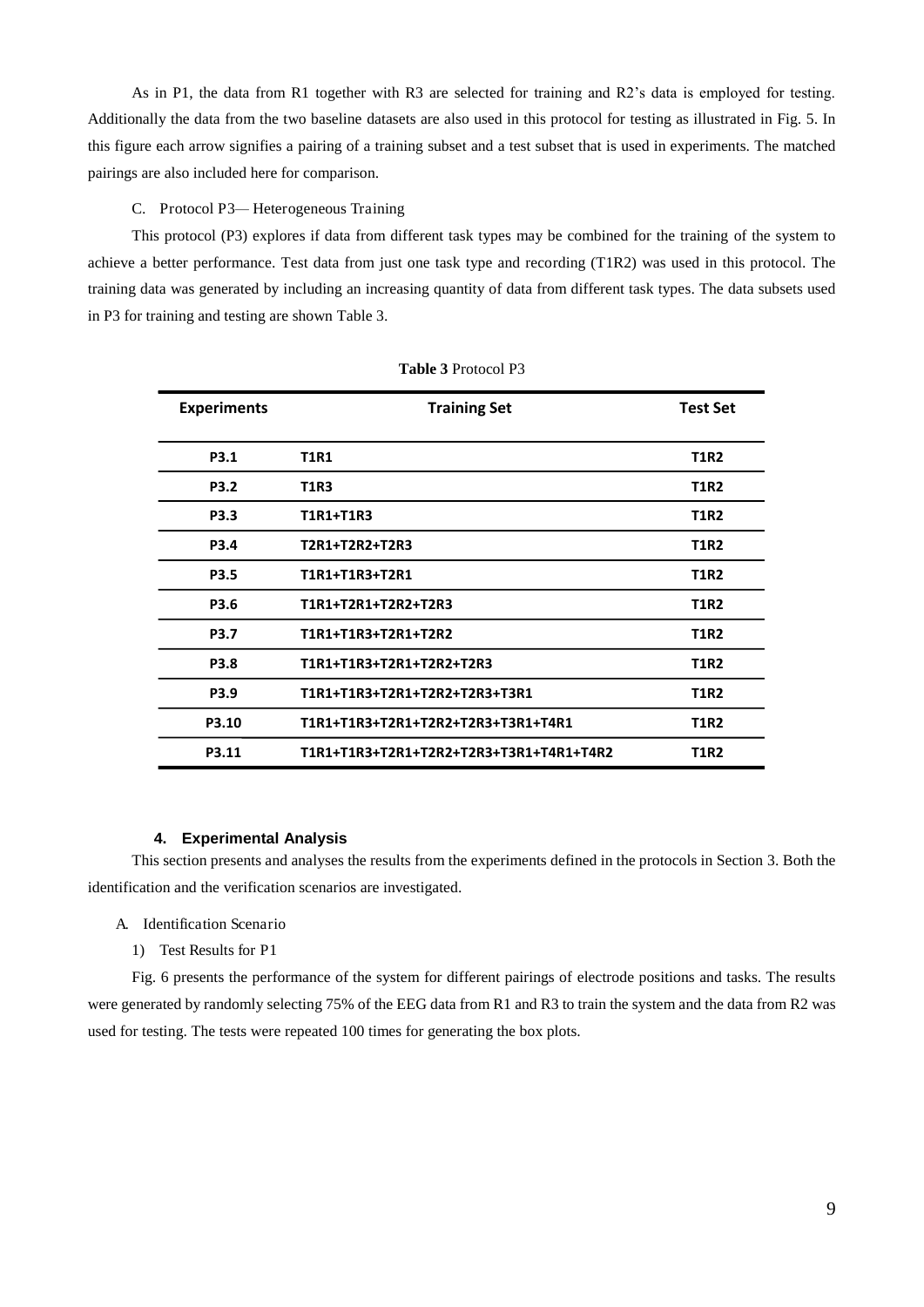

**Fig. 6** Identification rates for matching tasks and different electrode regions: (a) Task1 (b) Task2 (c) Task3 (d) Task4.

It is evident that the accuracies achievable from the isolated scalp regions are very comparable for the tasks investigated, although some small variations can be seen. For isolated regions, task T1 produced the highest accuracy (about 89%) when using data from the Occipital (O) region only. Further inspecting the median accuracies of the four tasks, it appears that introducing feet movements actually adversely affected the biometrics performance: the performance of T3 and T4 (movement or imagery movement of both fist and feet) are both worse than that of T1 and T2 (movement or imagery movement of only fist). When features from all the regions are combined, there is a significant rise of about 7%-12% in the median accuracies for all the tasks. Task T1 in this case had produced the highest median accuracy of about 96%.

In summary, the results show that EEG data contains adequate discriminatory information to be used for biometrics identification. While the position of the isolated sensors did not make a substantial difference in identification performance, the choice of the task of opening and closing the fists (T1) seems to outperform all the other tasks in the database when all the three regions are used.

#### 2) Test Results from Protocol P2

For the tests in Protocol P2, the principal objective was to see the effect of non-matching training and test tasks on system performance. Here, the features extracted from all the nine electrodes are concatenated for this evaluation. The two baseline resting state recordings (TbEO and TbEC) are also included for testing to establish the usability of such data in conjunction with movement/imagery data used for training in a biometric context. The results are shown in Table 4. It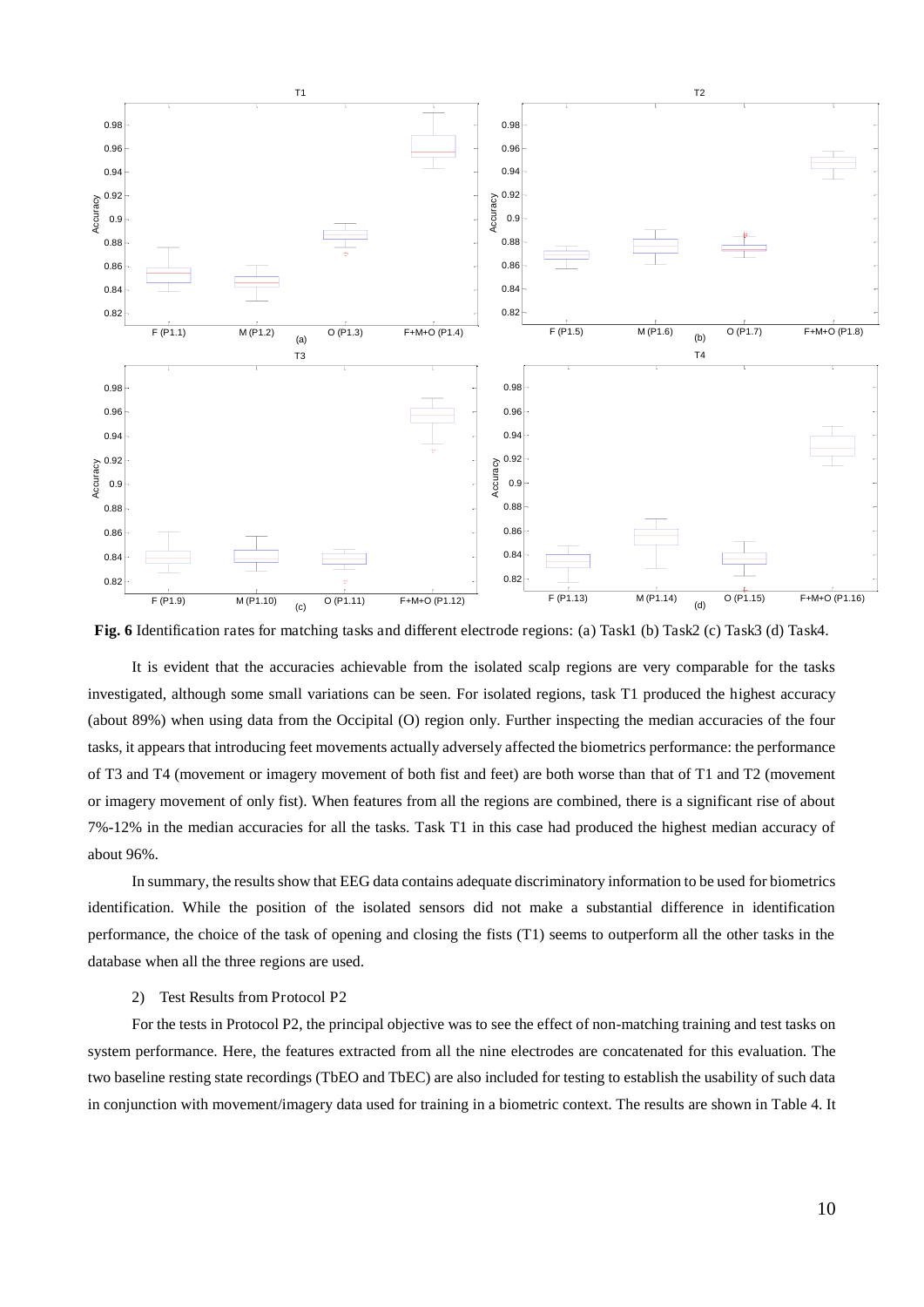is clear that the performances observed with the baseline resting state tasks used for testing are very poor. This could be due to the fact that training data based on movement/imagery tasks are substantially different in nature from EEG signals obtained in resting state.

|             | <b>Training Set</b> | <b>T1R1</b>              | <b>T2R1</b>              | <b>T3R1</b>                                | <b>T4R1</b> |
|-------------|---------------------|--------------------------|--------------------------|--------------------------------------------|-------------|
| Test Set    |                     | $\ddot{}$<br><b>T1R3</b> | $\ddot{}$<br><b>T2R3</b> | $\ddot{}$<br>T <sub>3</sub> R <sub>3</sub> | $+$<br>T4R3 |
|             | <b>T1R2</b>         | 96.15%                   | 91.22%                   | 89.73%                                     | 89.49%      |
| <b>T2R2</b> |                     | 96.44%                   | 86.48%<br>94.72%         |                                            | 91.45%      |
| <b>T3R2</b> |                     | 92.78%                   | 90.13%                   | 95.50%                                     | 88.42%      |
| <b>T4R2</b> |                     | 95.01%                   | 94.91%                   | 87.12%                                     | 93.10%      |
| <b>TbEO</b> |                     | 1.92%                    | 1.43%                    | 2.32%                                      | 2.08%       |
| <b>TbEC</b> |                     | 3.45%                    | 1.45%                    | 1.92%                                      | 2.44%       |

**Table 4** Mean accuracies according to Protocol P2

On the contrary, when the system was tested with non-matching movement/imagery tasks, the performances were very promising and comparable to each other. In particular, training with the data from task T1 has again shown the highest identification accuracies amongst the four tasks for non-matching training/testing scenarios explored here. In some cases, the non-matching data sets actually showed better accuracy than those from the matching data sets (e.g., training by T1 and test with T2 provided the best performance).

In short, the results suggests that given a particular type of motor movement/imagery task used for preparing the training data, the system may still be able to give acceptable results while tested by a different movement/imagery task data. This allows more flexibility from the perspective of both system designers and users in real-life biometric applications. The impact on recognition performance from different motor movement/imagery tasks data is limited, whereas using the resting state EEG for testing was found to be ineffective.

#### 3) Test According to P3

The results of the previous experiments have shown that the match between the training and the testing task types is not essential for achieving a good performance provided a non-resting task have been used for training and testing. In this investigation, data from multiple task types are pre-combined for classifier training. As shown in Fig. 7, the size of the training set is gradually increased by adding the training data coming from different task types (data from all nine electrodes from the three scalp regions were used). The identification accuracy increased steadily with the accumulation of more training data until the performance curve becomes flat. Under this experimental protocol, accuracy rates greater than 99% have been achieved.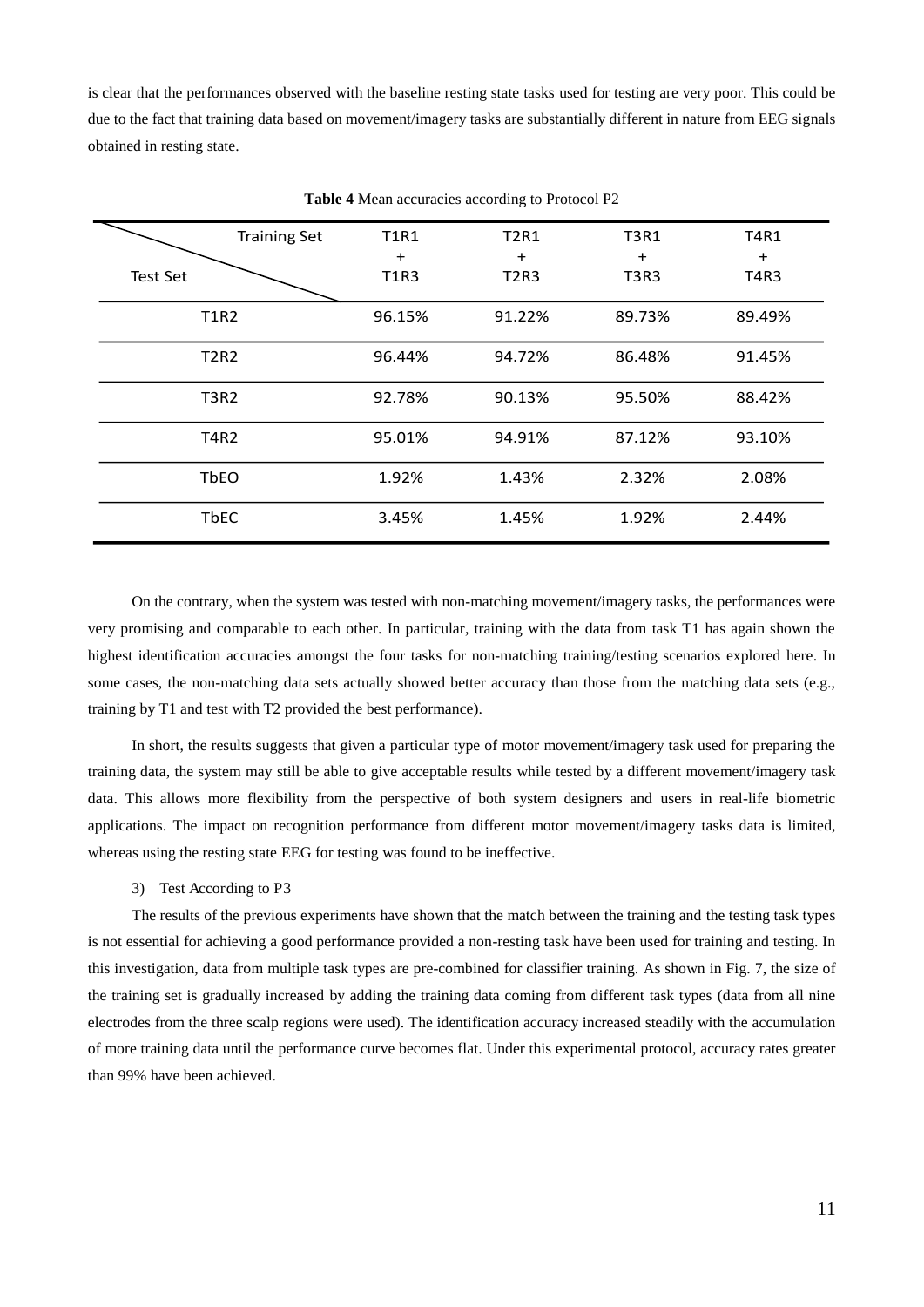

**Fig. 7** Protocol P3 experimental results (The labels under the boxplots indicate the experiments as in Table 3)

The results in P3 indicate that by concatenating different types of motor movement/imagery data for system training, the identification performance noticeably improved. However, this improvement appears to saturate as the training data volume is further increased.

B. Verification Scenario

The results presented in this section are from the evaluation of the proposed system in the verification scenario. The Detection Error Trade-off (DET) curves, which reveal the relationships between False Acceptance Rates (FAR) and False Rejection Rates (FRR) at different operating thresholds, have been used throughout this work to evaluate the proposed system [36]. In some cases, Equal Error Rate (EER) has also been used for comparative analysis. The publicly available software employed here to generate DET curve was provided by the National Institute of Standards and Technology (NIST) [37]. Note that the Fisher's LDA was used for verification, through a series of binary classifications where each subject was in turn classified against the rest of the subjects in the database.

1) Protocol P1: Analysing the impacts of different electrode positioning

The DET curves in Fig. 8 depict the verification performance of signals captured from three scalp regions. Data from matching tasks were used for training and testing. Only the results from task T1 are reported as an example to analyse the impact of electrode locations; results obtained from other tasks also exhibited similar trends. Like previous experiments, data of R1 and R3 together were used for training and the data from R2 were used for testing.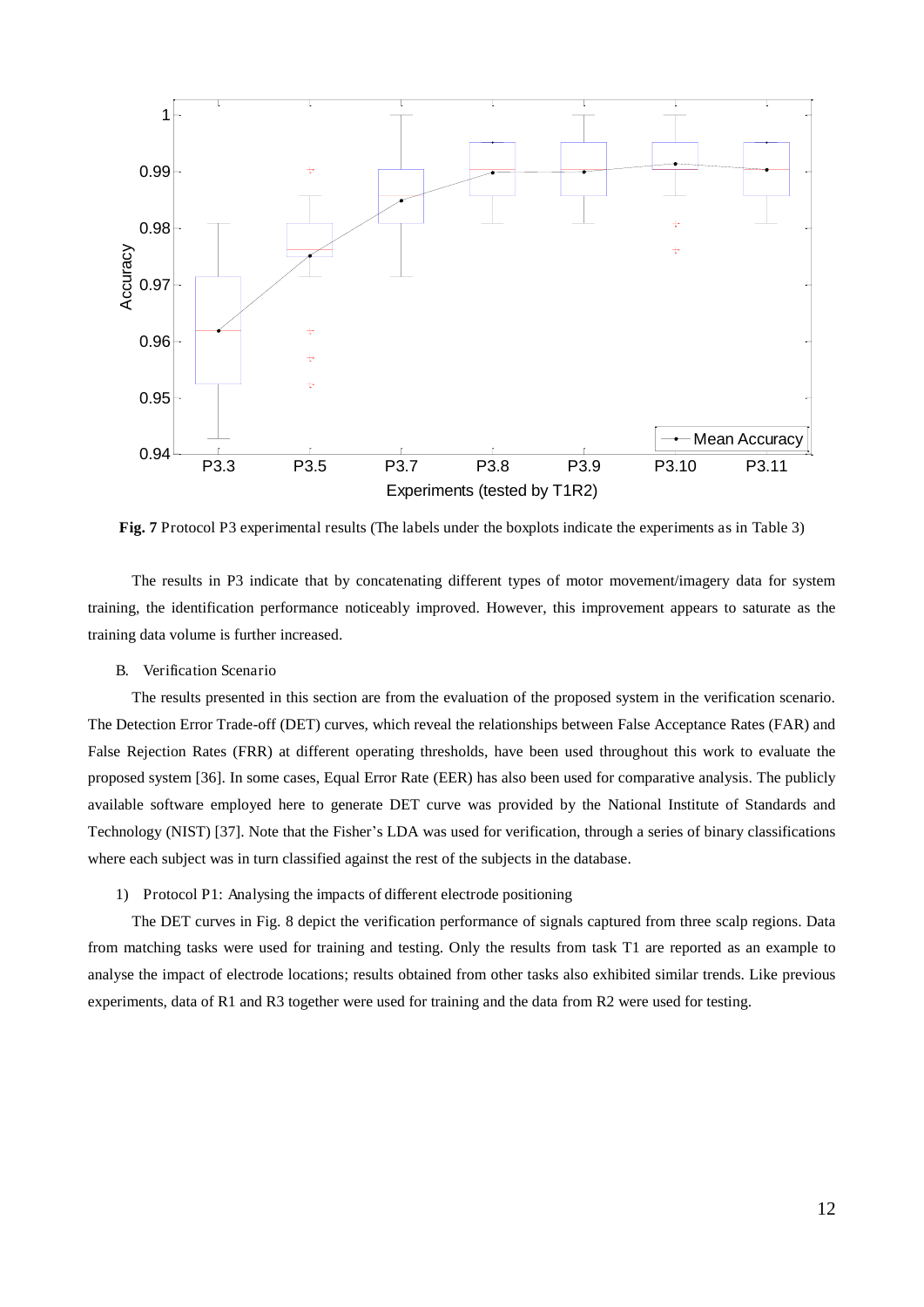

**Fig. 8** DET curves for Task 1 for Experiments P1.1 (Frontal Lobe), P1.2 (Motor Cortex) and P1.3 (Occipital lobe)

It can be observed from Fig. 8 that the occipital electrodes produced the best overall performance amongst the three scalp regions while the motor cortex electrodes produced the worst. The data obtained from occipital lobe and frontal region provided comparable EERs. Despite the results indicating that the occipital lobe seems to be a slightly better electrode location, the difference between the performances amongst these regions is quite small. Hence the impact from the electrode locations is not conclusive.

2) Protocol P2: The impact of non-matching tasks

The DET curves in Fig. 9 depict the performance when different types of tasks were used for testing the system while it was trained by T1 as described in Protocol P2. Fig. 9(a) shows the results obtained using data from the occipital lobe (three electrodes), since these electrodes produced the best overall performance in the previous experiments. For comparison purposes, the data from the two baseline tasks (TbEO and TbEC) were also used for testing. For matched training and test data, the EER was 8.26%. For non-matching motor movement/imagery tasks, the performances were found very similar. For example, the EERs were 8.09% for T2R2O and 7.83% for T4R2O, respectively, which were even lower than when it was tested by the same type task data (T1R2O). However, much worse performances were exhibited by the two curves which representing the two baseline tasks. Furthermore, the TbEO curve indicates the performance when the system was tested using the eyes open baseline data, resulting in better verification rates than that provided by the data obtained while eyes were closed (TbEC).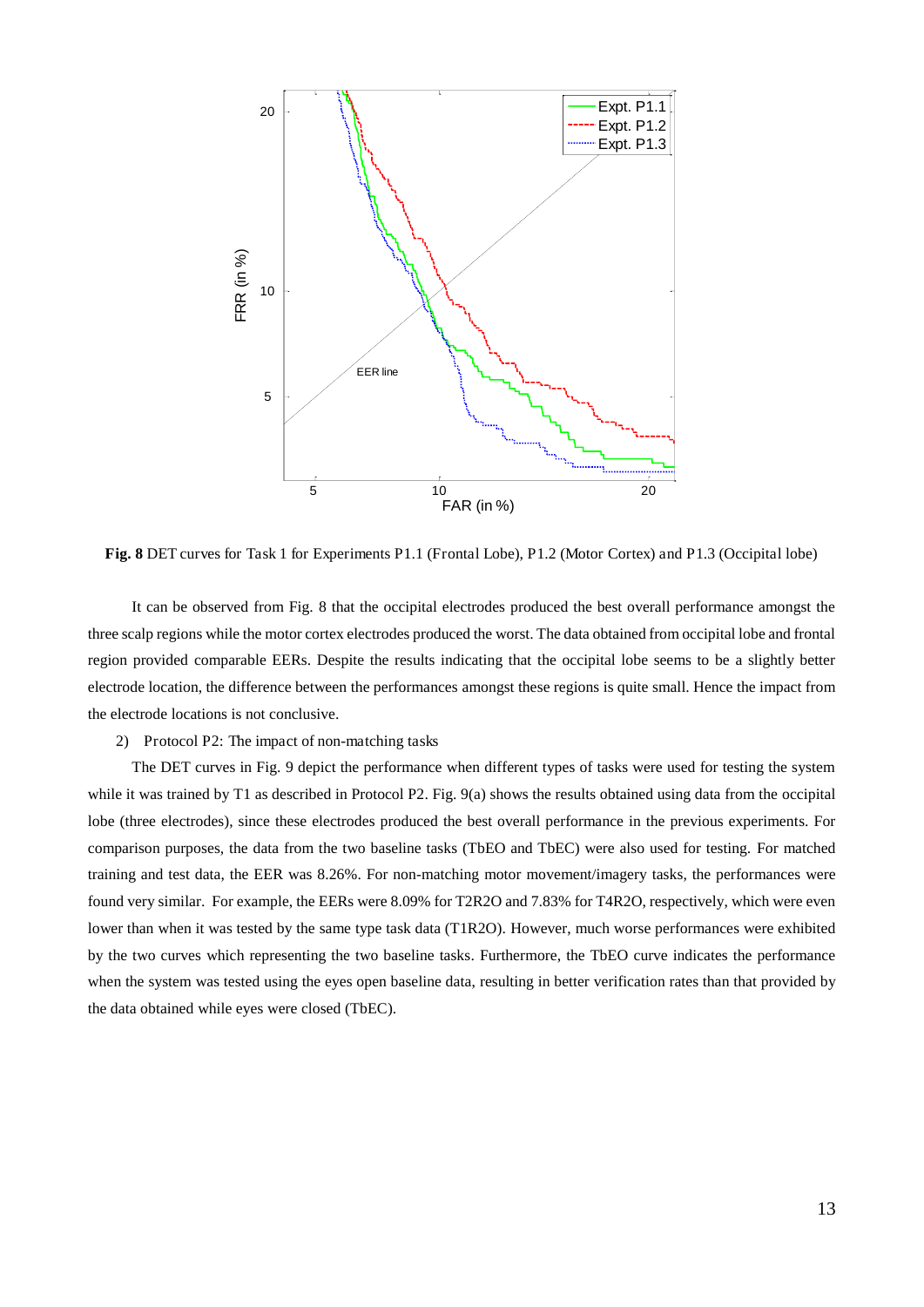

**Fig. 9** DET curves showing the impact of testing with different task types when the system is trained with T1 (a) only occipital lobe data is used, (b) all nine electrodes are used (The legends indicate the test set)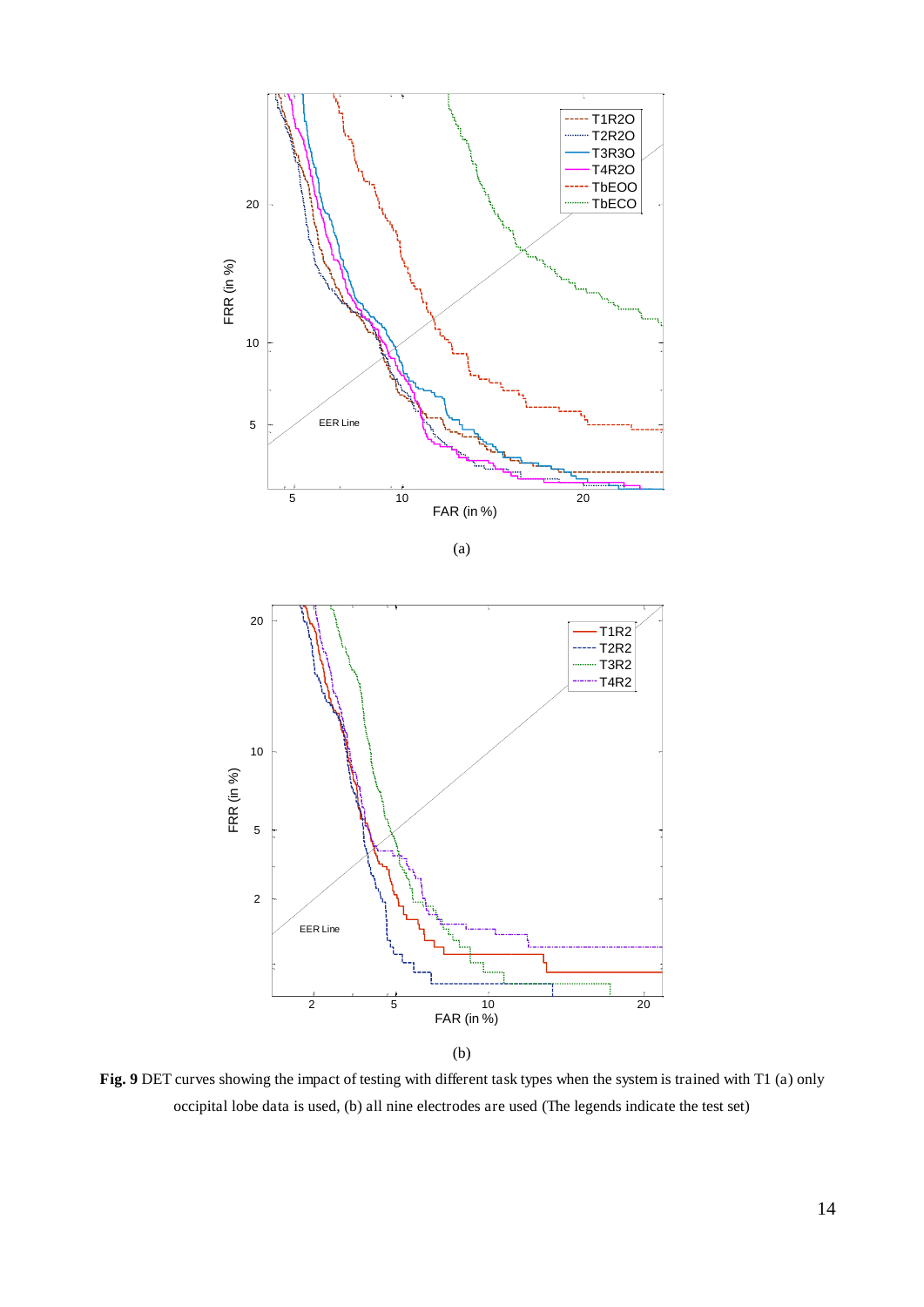In Fig. 9(b), data from all the nine electrodes (in the three regions) was employed. The lowest system EER achieved was 2.785% when it was tested with the data from task T2. The error rates in these sets of experiments have reduced by about three times when the number of electrodes employed was raised from three to nine. In this implementation, all the DET curves are again very compactly clustered.

It is therefore evident that when the system is trained by data from one motor movement/imagery task and tested by another, the verification performance does not necessarily deteriorate than that from the task-matching test. However, when tested by the data generated from the resting states, the performances degraded quite significantly.

#### 3) Protocol P3: Concatenating different task data for training

Extensive tests, using nine electrodes shown in Fig. 4, were conducted to investigate the effect of training using an aggregation of all the four tasks on verification rates. Of the available twelve same-length data recordings, only one recording has been set aside for testing and all the remainder were used for training. Fig. 10(a) shows four DET curves while four different tasks were used for testing: for example, the curve marked T1 indicates using data of one run from T1 for testing while the data of all the remaining runs (11 runs) for training. The results suggest that all the EERs fall within around 3%-5% by using the accumulated data.

The DET curves in Fig. 10(b) depict the results obtained from a subset of experiments in Protocol P3. Here, the features from different tasks were gradually concatenated to train the system. Data from T1R2 alone were used as the test set. The system achieved the lowest EER of 2.63% by combining the data from T1 and T2 for training. Although the EER dropped initially with the addition of extra training data, after a point there was no further improvement in performance.

It is evident that the DET curves cluster in three groups depending on the volume of the training data. For the group with the smallest training set, using the data of single runs from a single task for training, the lowest performances were observed and the training data of R3 (P3.2) provide better results than R1 (P3.1). This performance variation also indicates that stable operation of EEG biometrics verification systems may not be possible with short amounts of training data. The performance improved with increasing the training data volume (from multiple data recordings/tasks) and alleviated the performance variation.

#### C. Comparative Analysis

Table 5 shows some of the most recent works that relate to the proposed experiments. All of these reports of using one or both of two popular publicly available databases for EEG biometrics: the MM/I dataset and the UCI VEP database [38]. The UCI VEP database contains comparable number of subjects with MM/I dataset, but with only single recording session. Indeed, the results reported in [9] and [42] provided comparable identification performance when other factors (number of electrodes and subjects, for instance) are taken into consideration.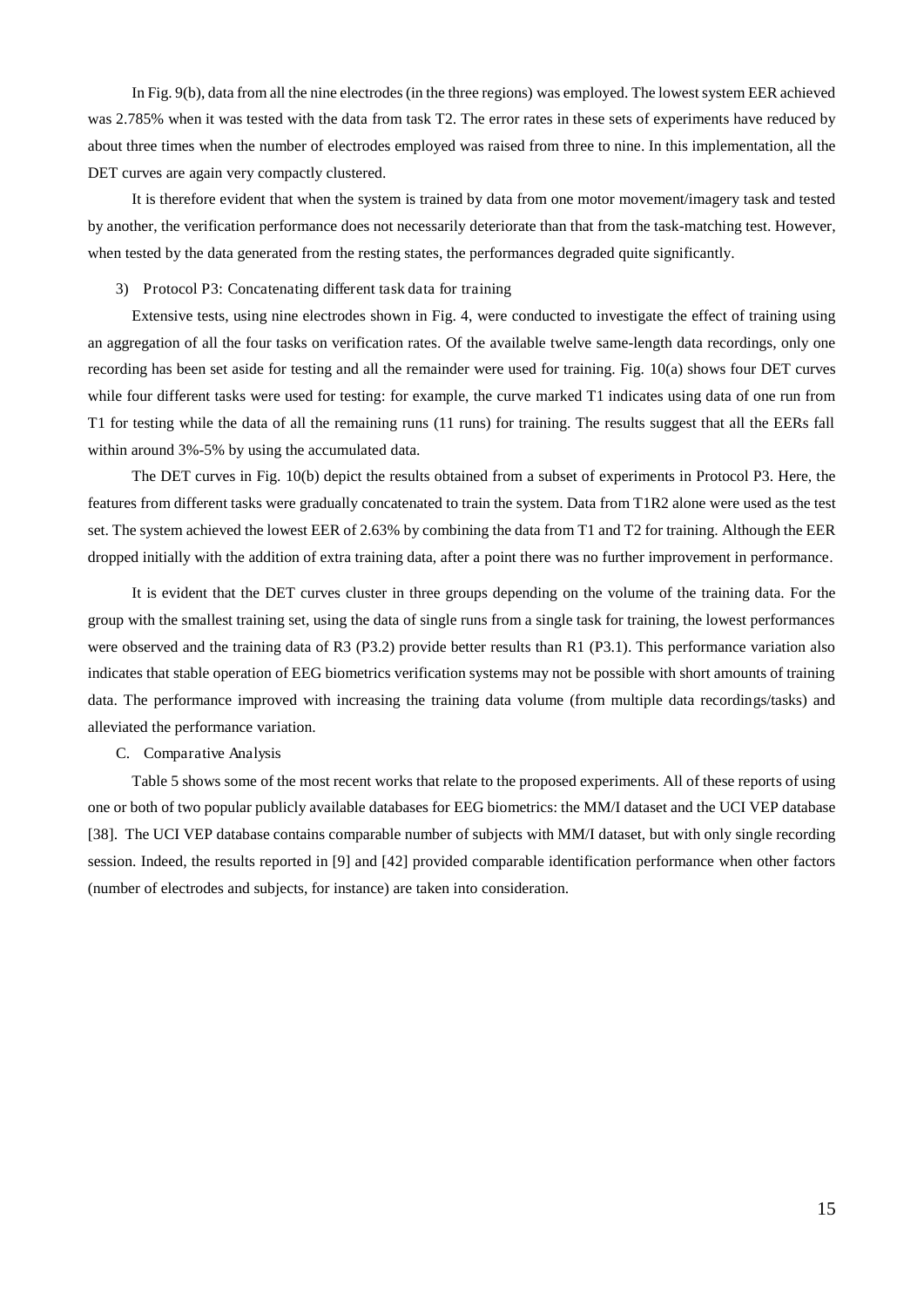

**Fig. 10** (a) tested with T1R2, cross-task increasing the training data size, (b) tested with one run of one task, trained with all the rest of data for the four tasks.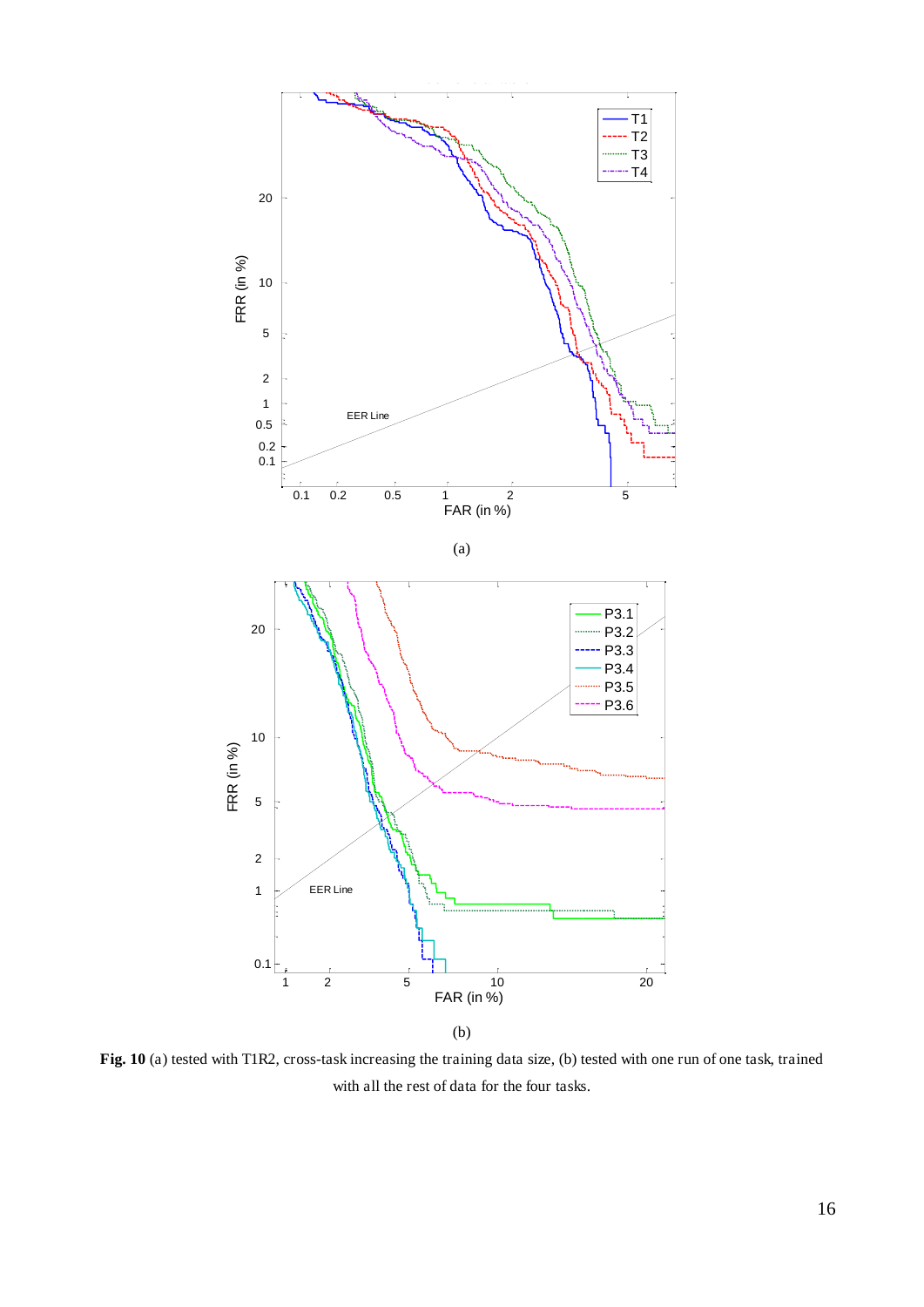| Motor Movement/Imagery Dataset (MM/I dataset)  |                               |              |              |        |                 |                                       |  |
|------------------------------------------------|-------------------------------|--------------|--------------|--------|-----------------|---------------------------------------|--|
| <b>Reports</b>                                 | <b>Features</b>               | Task(s)      | Electrode(s) | Run(s) | <b>Subjects</b> | <b>Performance</b>                    |  |
| Rocca et al. [9]                               | PSD & Spectral Coherence      | EO & EC      | 56           |        | 108             | <b>CRR: 100%</b>                      |  |
| Fraschini et al. [39]                          | <b>Eigenvector Centrality</b> | EO & EC      | 64           | 1      | 109             | EER: 4.4%                             |  |
| <b>Proposed Work</b>                           | <b>Wavelet Coefficients</b>   | <b>T1-T4</b> | 9            | 3      | 108             | <b>CRR</b> : 99%<br><b>EER</b> : 4.5% |  |
| <b>UCI EEG Database Data Set (VEP dataset)</b> |                               |              |              |        |                 |                                       |  |
| Su and Farzin [40]                             | EEMD-based InsAmp             | Visual       | 1            | 1      | 118             | CRR: 95.9%                            |  |
| Yazdani et al. [41]                            | AR coefficients & PSD         | Visual       | 64           | 1      | 20              | <b>CRR: 100%</b>                      |  |
| Brigham et al. [42]                            | AR coefficients               | Visual       | 64           | 1      | 120             | CRR: 98.96%                           |  |
| Huang et al. [43]                              | Root Mean Square values       | Visual       | 64           | 1      | 116             | CRR: 95.1%                            |  |

**Table 5** Comparison with related works

The proposed system provided comparable performance with the state-of-art systems in both identification and verification scenarios, but employed much less number of electrodes. Compared with most of the reports in Table 5, the proposed system separated the training and test data by different recordings, which is a step further toward the realistic biometric scenarios.

#### **5. Conclusions**

In this paper we have explored the impact of user activity on the performance of an EEG-based biometric system using wavelet features. Using EEG biometric signals based on the time-derivative of wavelet coefficients, we investigated impact of electrode placements and the type and quantity of training data on the system accuracy using a mixture of motor movement/mental imagery tasks. We constructed three protocols to verify the questions raised in Section 1, mainly aimed at establishing the impact of training strategies and data volume on performance.

The results indicate that for the proposed experimental design there is no clear difference in performance amongst scalp regions. It was also found that the recognition performance was not sensitive to non-matching motor movement/imagery tasks used for training and testing. Aggregating EEG data obtained from different types of user activity from separate recordings was explored to build more robust training models. Results clearly indicate that increasing the training data volume, irrespective of the type of activity used, improves identification and verification performance.

The overall conclusion is that there appears to be substantial flexibility in the choice of user activity employed for training and testing such systems. The work has also indicated that data from different types of motor movement/imagery activity may be aggregated to provide more robust training of the system without any adverse effects. This flexibility with regards to types of user activity could result in systems that are easier to develop, deploy and use in a range of applications. Future work will be focused on evaluating the robustness of this approach when collecting data with long time intervals between training and testing as well as data from low-cost EEG sensors.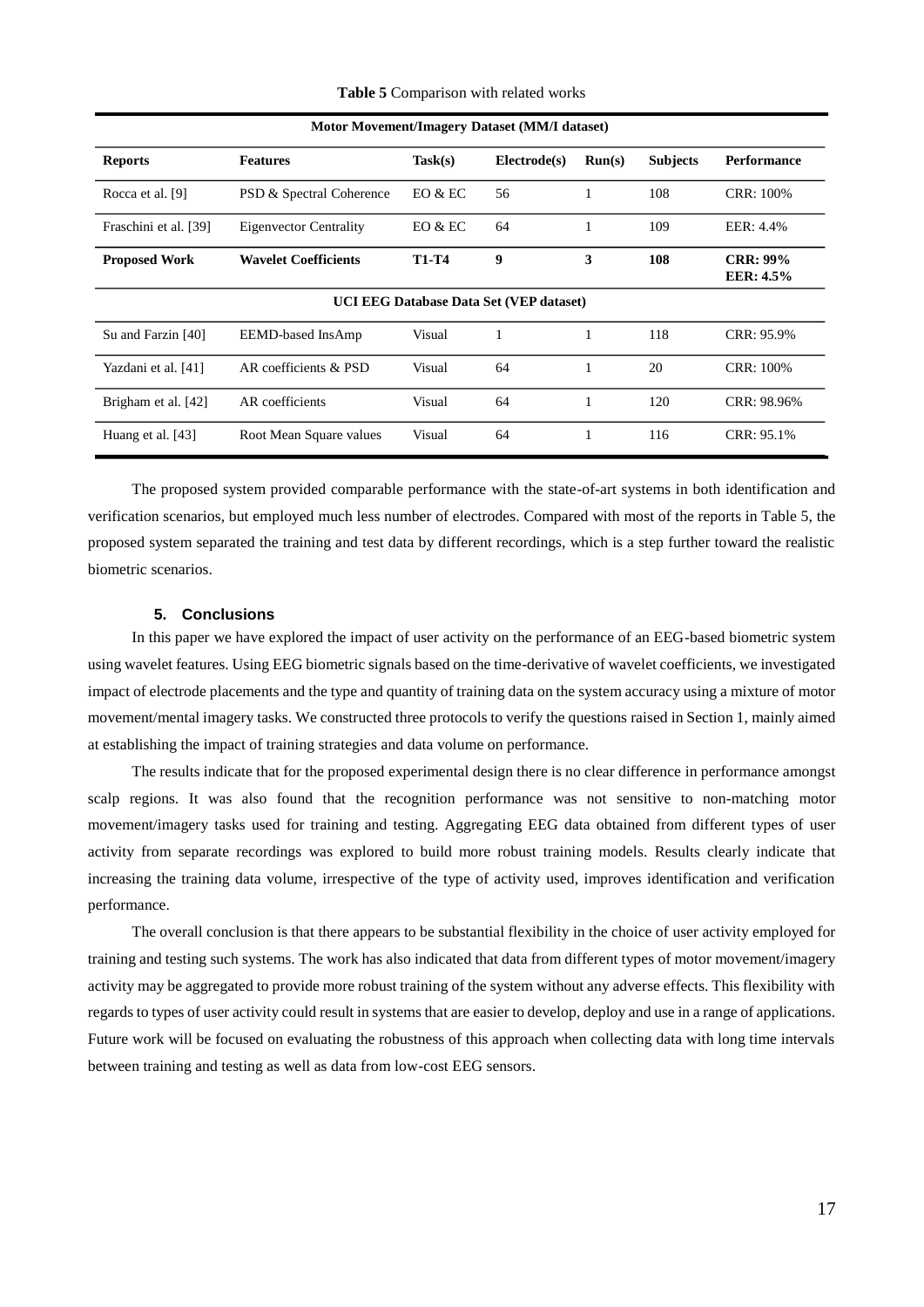#### **References**

- [1] Jain, Anil K., Sharath Pankanti, Salil Prabhakar, Lin Hong, and Arun Ross, "Biometrics: a grand challenge", *Proc. Twentieth Int'l Conf. Pattern Recognition*, vol. 2, pp. 935-942, 2004.
- [2] Nobuo Kawabata, "A Nonstationary Analysis of the Electroencephalogram", IEEE Transactions Biomedical Engineering, Volume: BME-20, Issue: 6, pp.444-452, 1973.
- [3] M. Poulos, M. Rangoussi, V. Chrissikopoulos, A. Evangelou, "Person identification based on parametric processing of the EEG", *Proc. Sixth Int'l Conf. Electronics, Circuits, and Systems*, vol. 1, pp. 283-286, 1999.
- [4] M. Poulos, M. Rangoussi, V. Chrissikopoulos, A. Evangelou, "Parametric person identification from the EEG using computational geometry", Proc*. Sixth Int'l Conf. Electronics, Circuits, and Systems*, vol. 2, pp. 1005 – 1008, 1999.
- [5] M. Poulos, M. Rangoussi, N. Alexandris, "Neural network based person identification using EEG features", *Int'l*  Conf. Acoustics, Speech, and Signal Processing, vol. 2, pp. 1117 – 1120, 1999.
- [6] J. Polich, "Updating P300: an integrative theory of P3a and P3b", Clinical neurophysiology vol. 118, issue: 10, pp.2128-2148, 2007.
- [7] Fei Su, Liwen Xia, Anni Cai, Yibing Wu, Junshui Ma, "EEG-based Personal Identification: from Proof-of-Concept to A Practical System", *Proc. Twentieth Int'l Conf. Pattern Recognition*, pp. 3728 – 3731, 2004.
- [8] Hong Ji Lee, Hyun Seok Kim, and Kwang Suk Park, "A study on the reproducibility of biometric authentication based on electroencephalogram (EEG)", *Proc. sixth Int'l Conf. Neural Engineering (NER)*, pp.13-16, 2013.
- [9] D.La Rocca, P.Campisi, B.Vegso, P. Cserti,G.Kozmann, F. Babiloni, and F. DE Vico Fallani, "Human brain distinctiveness based on EEG spectral coherence connectivity", IEEE Transactions on Biomedical Engineering, vol. 9294, no. c, pp. 1–7, 2014.
- [10]Luck, Steven J. An introduction to the event-related potential technique. MIT press, 2014.
- [11]Donchin, Emanuel, Kevin M. Spencer, and Ranjith Wijesinghe, "The mental prosthesis: assessing the speed of a P300-based brain-computer interface", IEEE Transactions on Rehabilitation Engineering, vol. 8, no. 2, pp.174- 179, 2000.
- [12]Girish K. Singhal, Pavan RamKumar, "Person Identification Using Evoked Potentials and Peak Matching", Proc. Conf. Biometrics Symposium, pp.  $1 - 6$ , 2007.
- [13]Seul-Ki Yearn, Heung-II Suk, Seang-Whan Lee, "EEG-based Person Authentication using Face Stimuli", *Int'l*  Winter Workshop Brain-Computer Interface (BCI), pp. 58 – 61, 2013.
- [14]R. Palaniappan and P. Raveendran, "Individual identification technique using visual evoked potential signals", Electronics Letters, vol. 38, issue: 25, pp. 1634 – 1635, 2002.
- [15]Snodgrass, Joan G., and Mary Vanderwart. "A standardized set of 260 pictures: norms for name agreement, image agreement, familiarity, and visual complexity", Journal of experimental psychology: Human learning and memory, vol. 6, No. 2, p. 174, 1980.
- [16]R Palaniappan, K. V. R. Ravi, "A new method to identify individuals using signals from the brain", Proc. Joint Conf. of Information, Communications and Signal Processing, and Fourth Pacific Rim Conference on Multimedia, vol. 3, pp. 1442 – 1445, 2003.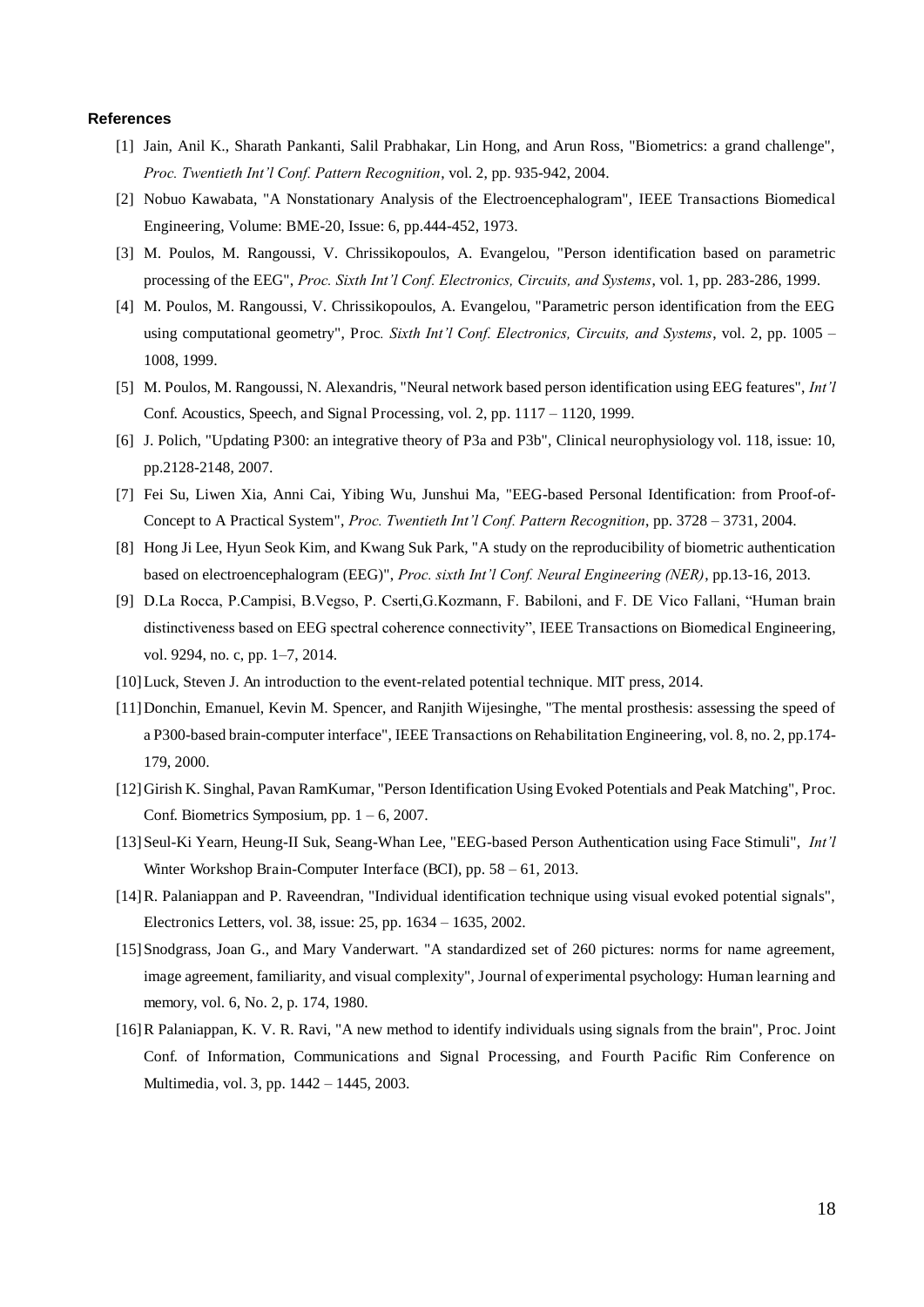- [17]Ramaswamy Palaniappan, "EEG Based Biometric Framework for Automatic Identity Verification", Journal of VLSI Signal Processing, vol. 49, pp. 243–250, 2007.
- [18]Ramaswamy Palaniappan, Danilo P. Mandic, "Biometrics from Brain Electrical Activity: A Machine Learning Approach", IEEE Transactions on Pattern Analysis and Machine Intelligence, vol. 29, issue: 4, pp. 738 – 742, 2007.
- [19]Ramaswamy Palaniappan, "Identifying Individuality Using Mental Task Based Brain Computer Interface", *Int'l*  Conf. Intelligent Sensing and Information Processing, pp. 238 – 242, 2005.
- [20] S. Marcel, J.D.R. Millan,"Person Authentication Using Brainwaves (EEG) and Maximum A Posteriori Model Adaptation", IEEE Transactions on Pattern Analysis and Machine Intelligence, vol. 29, issue: 4, pp. 743 – 752, 2007.
- [21]Chuang, John, Hamilton Nguyen, Charles Wang, and Benjamin Johnson, "I think, therefore i am: Usability and security of authentication using brainwaves", in Financial Cryptography and Data Security, pp. 1-16. Springer Berlin Heidelberg, 2013.
- [22]NeuroSky, main website http://neurosky.com/, accessed 2 May, 2015.
- [23]M. Kostilek, J. St'astny, "EEG biometric identification: Repeatability and influence of movement-related EEG", *Proc. Int'l Applied Electronics (AE)*, pp. 147 – 150, 2012.
- [24]Ghitza, Oded, and M. Mohan Sondhi, "Hidden Markov models with templates as non-stationary states: an application to speech recognition", Computer Speech & Language 7, no. 2, pp. 101-119, 1993.
- [25]Mika P. Tarvainen, Jaana K. Hiltunen, Perttu O. Ranta-aho, and Pasi A. Karjalainen, "Estimation of nonstationary EEG with Kalman smoother approach: an application to event-related synchronization (ERS)", IEEE Transactions Biomedical Engineering, volume:51 , issue: 3, pp. 516-524, 2004.
- [26]Mallat, Stéphane. A wavelet tour of signal processing. Academic press, San Diego, California, USA, 1999.
- [27]Fugal, D. Lee. Conceptual wavelets in digital signal processing: an in-depth, practical approach for the nonmathematician. Space & Signals Technical Pub., San Diego, CA, USA, 2009.
- [28]Daubechies, Ingrid. Ten lectures on wavelets. Vol. 61. Philadelphia: Society for industrial and applied mathematics, 1992.
- [29]Su Yang, F. Deravi, "Wavelet-Based EEG Preprocessing for Biometric Applications", *Fourth Int'l Conf.*  Emerging Security Technologies (EST), pp. 43-46, 2013.
- [30] Schalk, Gerwin, Dennis J. McFarland, Thilo Hinterberger, Niels Birbaumer, and Jonathan R. Wolpaw, "BCI2000: a general-purpose brain-computer interface (BCI) system", IEEE Transactions Biomedical Engineering, vol. 51, no. 6, pp. 1034-1043, 2004.
- [31]Goldberger, Ary L., Luis AN Amaral, Leon Glass, Jeffrey M. Hausdorff, Plamen Ch Ivanov, Roger G. Mark, Joseph E. Mietus, George B. Moody, Chung-Kang Peng, and H. Eugene Stanley, "Physiobank, physiotoolkit, and physionet components of a new research resource for complex physiologic signals." Circulation 101, no. 23, pp. e215- e220, 2000.
- [32]EEG Motor Movement/Imagery Dataset, [http://www.physionet.org/pn4/eegmmidb/,](http://www.physionet.org/pn4/eegmmidb/) accessed 1 May, 2014
- [33]R. W. Homan, J. Herman, and P. Purdy, "Cerebral location of international 10–20 system electrode placement," Electroencephalogr. Clin. Neurophysiol., vol. 66, no. 4, pp. 376–382, Apr. 1987.